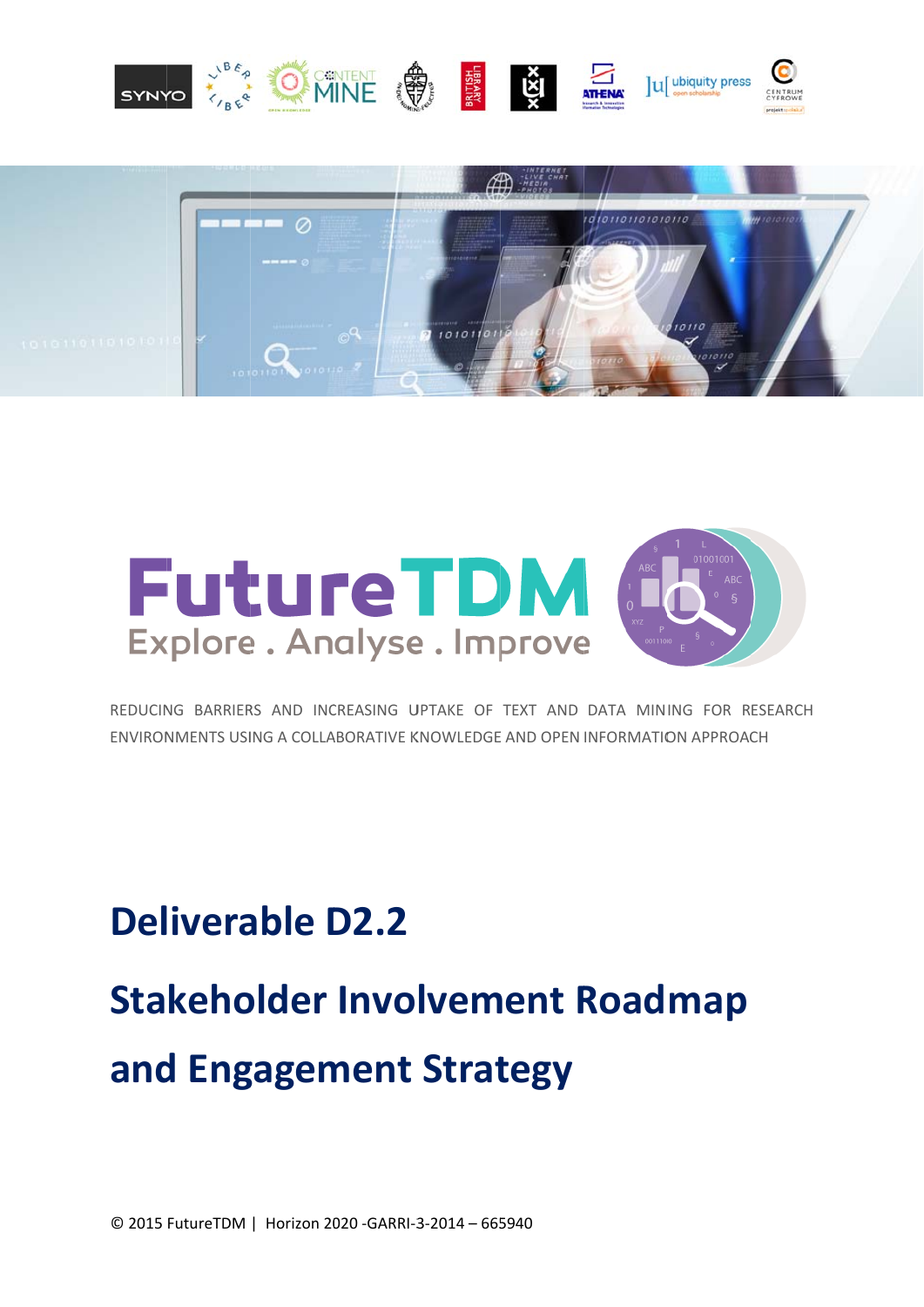

# **Project**

| Acronym:     | <b>FutureTDM</b>                                                                     |
|--------------|--------------------------------------------------------------------------------------|
| Title:       | Reducing Barriers and Increasing Uptake of Text and Data Mining for Research         |
|              | Environments using a Collaborative Knowledge and Open Information Approach           |
| Coordinator: | SYNYO GmbH                                                                           |
|              |                                                                                      |
| Reference:   | 665940                                                                               |
| Type:        | Collaborative project                                                                |
| Programme:   | HORIZON 2020                                                                         |
| Theme:       | GARRI-3-2014 - Scientific Information in the Digital Age: Text and Data Mining (TDM) |
| Start:       | 01. September, 2015                                                                  |
| Duration:    | 24 months                                                                            |
| Website:     | http://project.FutureTDM.eu/                                                         |
| E-Mail:      | office@FutureTDM.eu                                                                  |
|              |                                                                                      |
| Consortium:  | <b>SYNYO GmbH, Research &amp; Development Department, Austria, (SYNYO)</b>           |
|              | <b>Stichting LIBER, The Netherlands, (LIBER)</b>                                     |
|              | Open Knowledge, UK, (OK/CM)                                                          |
|              | Radboud University, Centre for Language Studies, The Netherlands, (RU)               |
|              | The British Library Board, UK, (BL)                                                  |
|              | Universiteit van Amsterdam, Inst. for Information Law, The Netherlands, (UVA)        |
|              | Athena Research and Innovation Centre in Information, Communication and              |
|              | Knowledge Technologies, Inst. for Language and Speech Processing, Greece,<br>(ARC)   |
|              | <b>Ubiquity Press Limited, UK, (UP)</b>                                              |
|              | Fundacja Projekt: Polska, Poland, (FPP)                                              |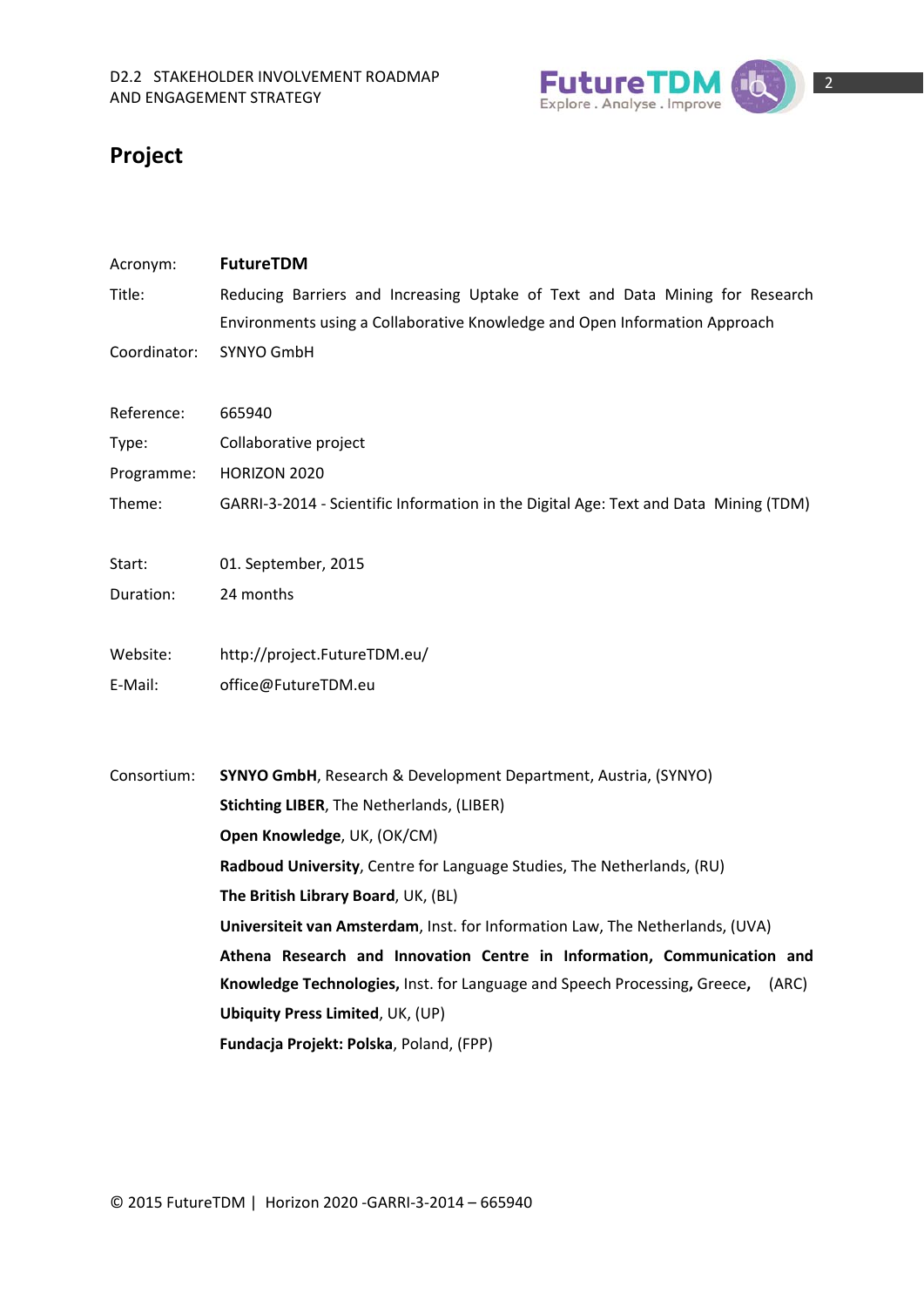

## **Deliverable**

| Number:              | D <sub>2</sub> .2                                             |
|----------------------|---------------------------------------------------------------|
| Title:               | Stakeholder Involvement Roadmap and Engagement Strategy       |
| Lead beneficiary:    | <b>LIBER</b>                                                  |
| Work package:        | WP2: INVOLVE: Stakeholder Integration, Workshops and Advocacy |
| Dissemination level: | Public (PU)                                                   |
| Nature:              | Report (RE)                                                   |
| Due date:            | 30.11.2015                                                    |
| Submission date:     | 30.11.2015                                                    |
| Authors:             | Helen Frew, LIBER                                             |
|                      |                                                               |
| Contributors:        | Helen Frew, LIBER                                             |
|                      | Ben White, BL                                                 |
|                      | Alessio Bertone, SYNYO                                        |
|                      |                                                               |
| Review:              | Ben White, BL                                                 |
|                      | Alessio Bertone, SYNYO                                        |
|                      |                                                               |
|                      |                                                               |
|                      |                                                               |
|                      |                                                               |

|                      | Acknowledgement: This project has received   Disclaimer: The content of this publication is the    |
|----------------------|----------------------------------------------------------------------------------------------------|
|                      | funding from the European Union's Horizon 2020   sole responsibility of the authors, and in no way |
|                      | Research and Innovation Programme under Grant   represents the view of the European Commission or  |
| Agreement No 665940. | its services.                                                                                      |
|                      |                                                                                                    |

© 2015 FutureTDM | Horizon 2020 ‐GARRI‐3‐2014 – 665940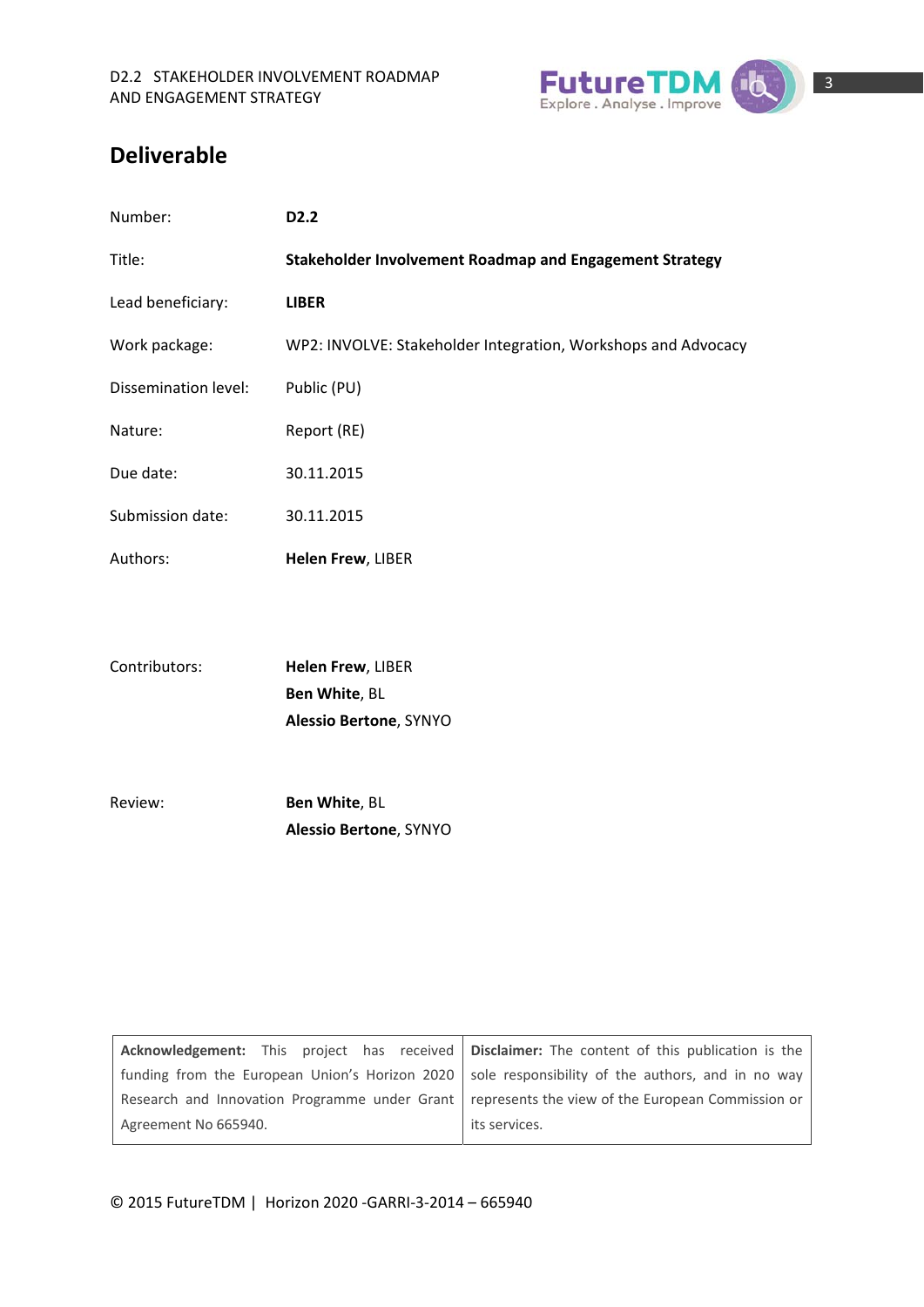

# **Table of Contents**

| 1              |     |                                                                               |  |
|----------------|-----|-------------------------------------------------------------------------------|--|
| $\overline{2}$ |     |                                                                               |  |
|                | 2.1 |                                                                               |  |
|                | 2.2 |                                                                               |  |
|                | 2.3 |                                                                               |  |
| 3              |     |                                                                               |  |
|                | 3.1 |                                                                               |  |
|                | 3.2 |                                                                               |  |
|                | 3.3 |                                                                               |  |
|                | 3.4 |                                                                               |  |
|                | 3.5 |                                                                               |  |
|                | 3.6 |                                                                               |  |
|                | 3.7 |                                                                               |  |
| 4              |     |                                                                               |  |
|                | 4.1 |                                                                               |  |
|                | 4.2 |                                                                               |  |
|                | 4.3 |                                                                               |  |
|                | 4.4 |                                                                               |  |
|                | 4.5 |                                                                               |  |
| 5              |     |                                                                               |  |
| 6              |     | Knowledge cafes, multi stakeholder workshops, and symposium, explained 18     |  |
|                | 6.1 |                                                                               |  |
|                | 6.2 |                                                                               |  |
|                | 6.3 |                                                                               |  |
| 7              |     | Engagement flowchart - how FutureTDM events feed into project development 21  |  |
| 8              |     | Online engagement via the Collaborative Knowledge Base and Information Hub 22 |  |
| 9              |     |                                                                               |  |
| 10             |     |                                                                               |  |
| 11             |     |                                                                               |  |
| 12             |     |                                                                               |  |
| 13             |     |                                                                               |  |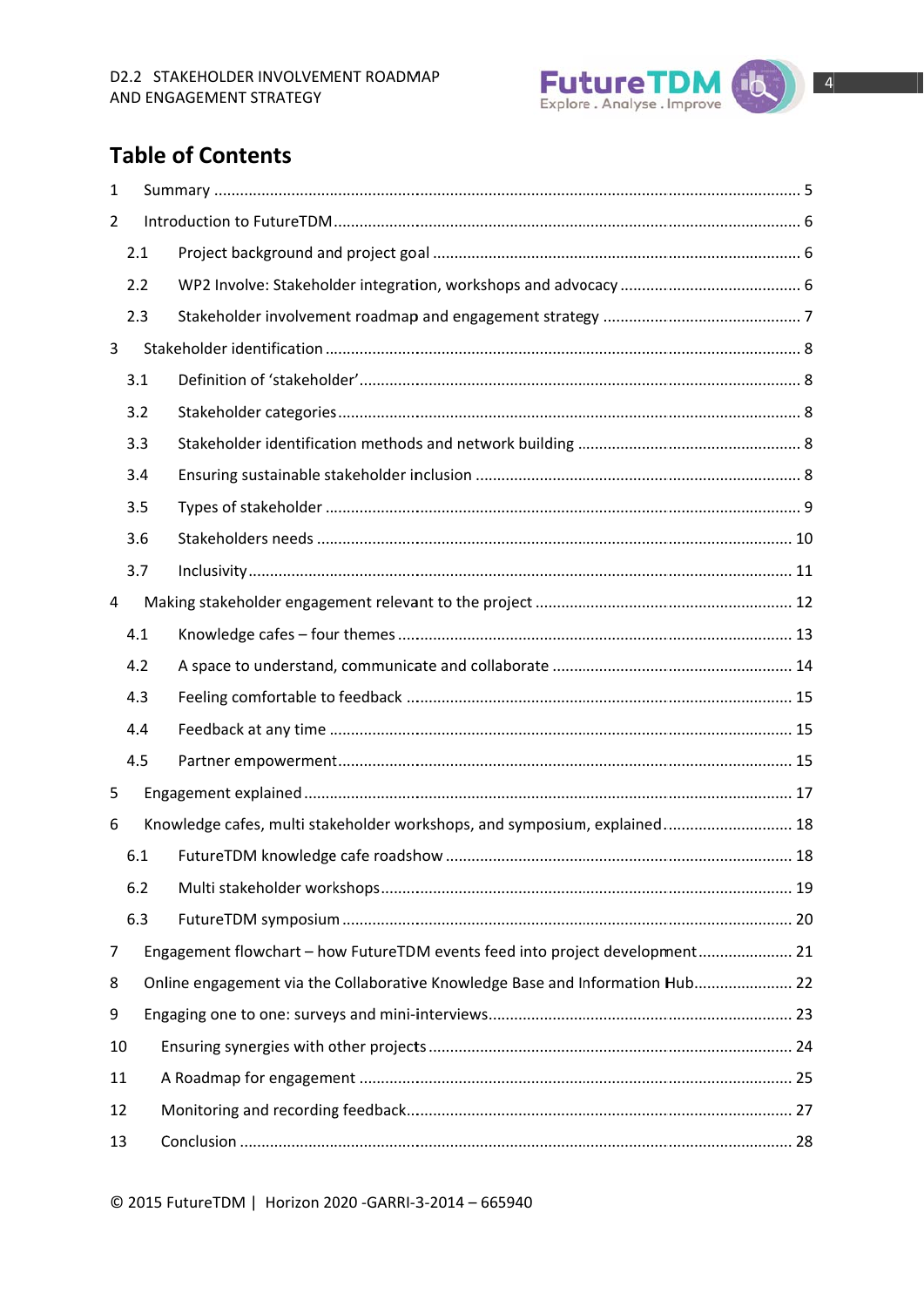

# **1 SUMMARY**

The present use of text and data mining (TDM) in Europe is significantly lower than in the US and parts of Asia<sup>1</sup>, and it is important to discern why this is the case. To understand the barriers that inhibit the uptake of TDM we need to speak and listen to stakeholders, the people that contribute to, develop and benefit from content mining. It is therefore a core goal of FutureTDM to **identify** and **engage** stakeholders throughout the course of the project and beyond.

For the purposes of effective stakeholder engagement, this roadmap and strategy will first categorise a number of identifiable groups of stakeholders so that future engagement and communication activities can be tailored to meet their needs. Engagement will also be defined and activities along a general timeline set out, providing a framework for action. More detailed communication targets and dates will be built in to the FutureTDM Communication and Exploitation Plan. In combination, these engagement and communication activities will allow the project to reach and hear from the widest possible range of stakeholders in the field of TDM.

Engagement is a two way process, involving both information dissemination and stakeholder feedback. To do this it is essential that we can communicate the work of the project as clearly and effectively as possible, providing ample opportunity in a variety of forums where stakeholders can comment. It is this continual engagement and empowerment of the stakeholders, as well as close cooperation with related project consortiums that will be critical factors in the success of the FutureTDM project. Finally, the project can only be meaningful if there is sustainable engagement that means setting in motion a longer term process to identify new stakeholders and encouraging existing stakeholders to use their forums to engage further.

 $1$  http://ec.europa.eu/research/innovation-union/pdf/TDM-report\_from\_the\_expert\_group-042014.pdf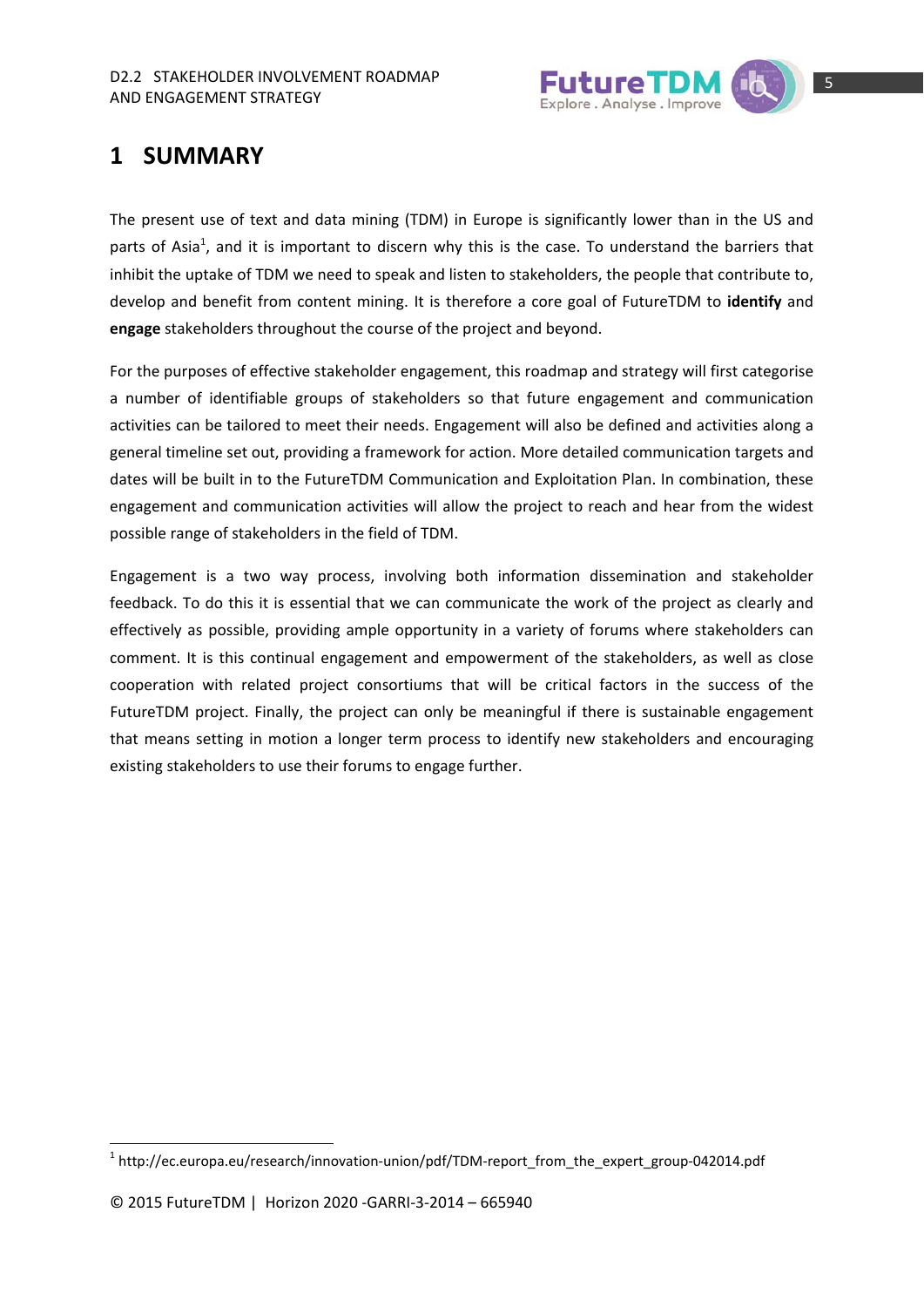

# 2 INTRODUCTION TO FUTURETDM

#### 2.1 Project background and project goal

The exponential growth of data in the digital age has led to the development of powerful techniques for effectively harnessing digital information and discovering new knowledge. In this context, text and data mining (TDM) enables businesses, governments, journalists, researchers etc. to analyse, extract insights and knowledge, and exploit diverse and complex datasets from various digital media. However, the present use of TDM in Europe is significantly lower than in the US and Asia, in part perhaps due to limitations imposed by the European legal framework. In this light, the FutureTDM project identifies and reduces the barriers that inhibit the uptake of TDM within Europe.

FutureTDM will provide critical up-to-date assessments of legal regulations and policies impacting TDM in the EU, and place them in the international research and innovation context. It adopts a bottom-up approach by initiating dialogue between all relevant stakeholders, engaging them via knowledge cafes, workshops and representation on the advisory board to help identify barriers, common solutions and increase awareness of TDM practices and their potential. This combined approach will lead to developing novel policy frameworks and interdisciplinary case driven practitioner guidelines facilitating the spread of TDM activities. Key to success will be the engagement of actors in the broader community (businesses, libraries, publishers, funders, etc.), who will be mobilised through workshops and will be provided with targeted recommendations in the Roadmap for TDM's uptake. The knowledge distilled from quantitative and qualitative research will be integrated into a Collaborative Knowledge Base and Open Information Hub (www.FutureTDM.eu) using insightful visualisations. This dynamic platform will showcase excellence in TDM research and data-driven innovation and serve as reference for current and FutureTDM practitioners ensuring broader TDM uptake to boost Europe's research and innovation capacities.

#### 2.2 WP2 Involve: Stakeholder integration, workshops and advocacy

The very first of FutureTDM's main objectives is to involve all key stakeholders via targeted stakeholder consultation to identify practices, requirements, and specific challenges in the field of TDM and installation of an advisory board and integration of practitioner groups in local and pan-European workshops.

The anticipated FutureTDM platform is meant for use not only by developers and researchers, but also a variety of other end-users including publishers, funders, public bodies, research organisations, technology firms, content and data providers and management companies, and many more. As such, the project takes on the ambitious objective of integrating and involving stakeholders from the outset. This continual multi-stakeholder involvement throughout the project gives FutureTDM a unique scope in ensuring that prospective changes to TDM activities in Europe are driven by strategic

© 2015 FutureTDM | Horizon 2020 - GARRI-3-2014 - 665940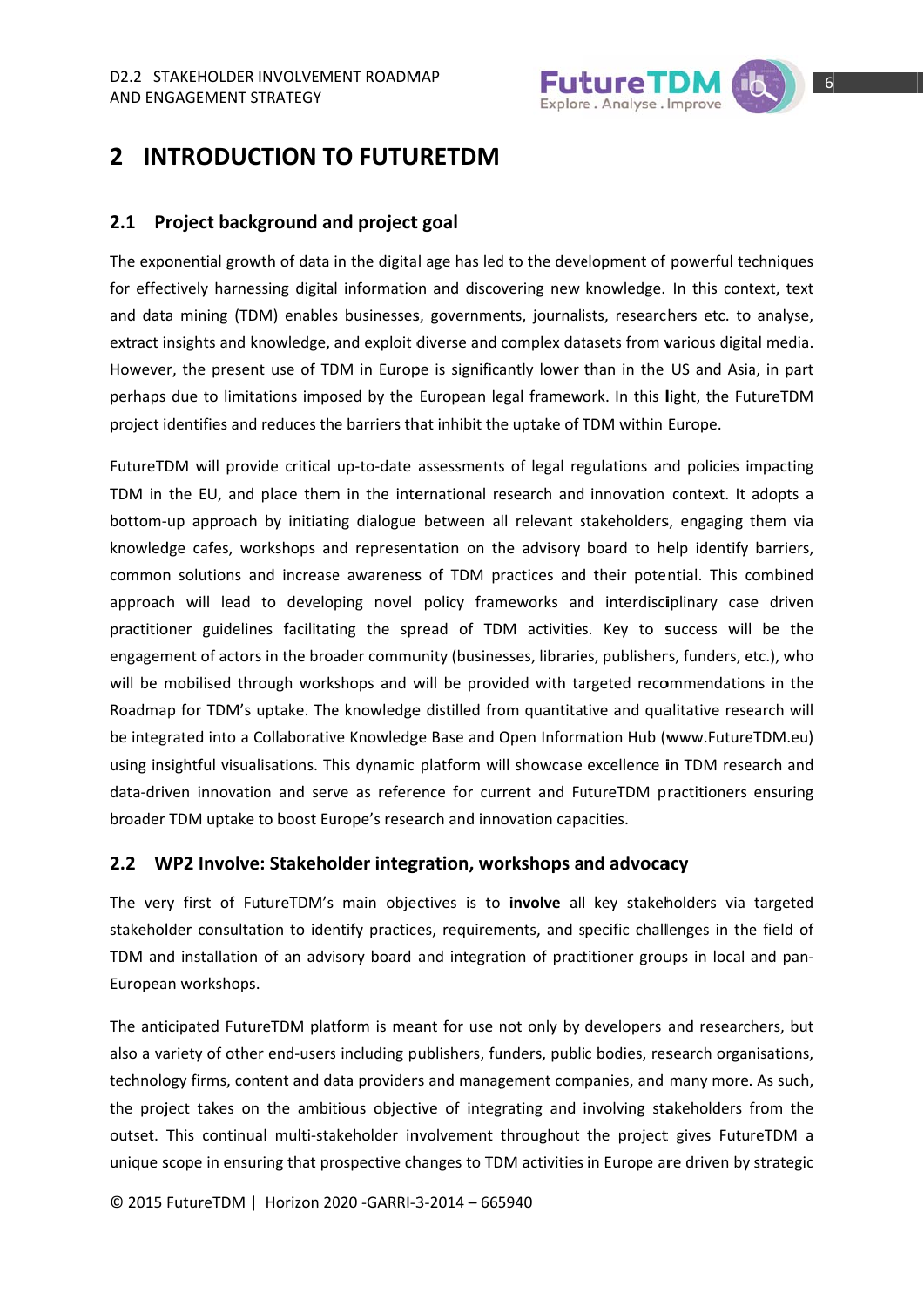

engagement and empowerment activities. The consortium partners will define relevant stakeholder groups, and collect potential practitioner groups across different TDM influenced sectors. Through the use of comprehensive stakeholder studies and consultations the project will identify potential early adopters of the FutureTDM platform. These early-adopters will assume critical roles in the functionality, calibration and validation of the collaborative and support information platform. The fact that this project will be running alongside the OpenMinTed project provides unprecedented opportunity to provide valuable insight into the existing state of TDM and the barriers that are limiting uptake. Collaboration with the OpenMinTed project will therefore be a prominent feature of the project.

The engagement of stakeholders within the FutureTDM project will be achieved by:

- Identification and collection of relevant stakeholder groups and networks on multiple regional scales to assess the variable perspectives on TDM issues
- Aligning virtual and physical tools for engagement so as to be as inclusive as possible
- Leveraging the existing connections of the very well-connected, community-grounded  $\bullet$ consortium to kick-start the involvement of key members in the European TDM research and innovation landscape
- Developing creative engagement roadmaps and strategies with the use of surveys, thematic workshops and knowledge cafes to stimulate participation and foster open dialogue via physical and virtual meetings

#### 2.3 Stakeholder involvement roadmap and engagement strategy

This deliverable explains the process for stakeholder identification and outlines potential areas of engagement and strategies for cross-stakeholder fertilisation. It will inform the design and evaluation of the online stakeholder engagement platform (WP6). It aims to ensure maximum stakeholder awareness, involvement and understanding from the outset of the FutureTDM project. Led by LIBER, it has been developed drawing from the expertise of the whole consortium.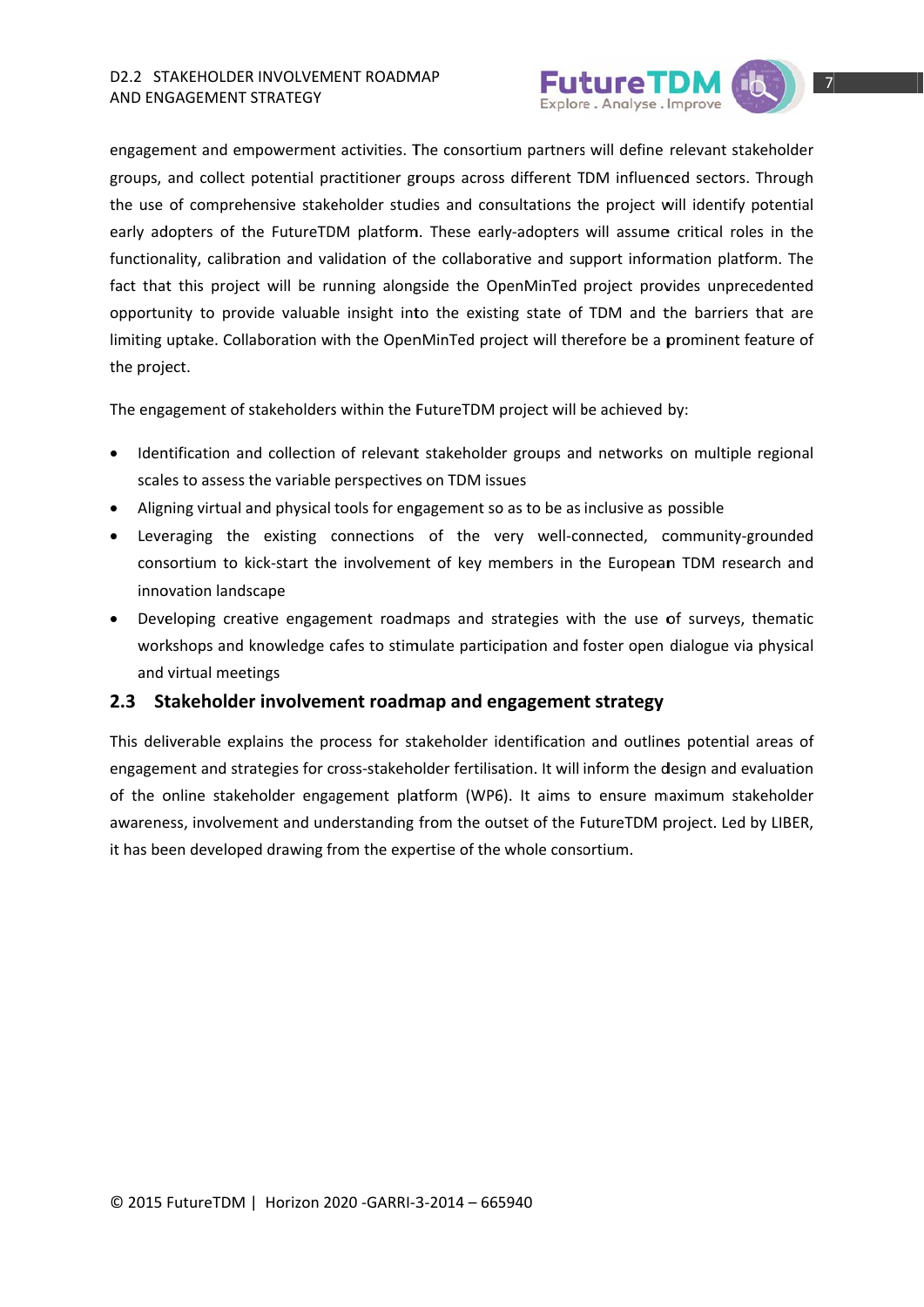

# **3 STAKEHOLDER IDENTIFICATION**

#### **3.1 D efinition o of 'stakeho older'**

Stakeholders for FutureTDM are defined as people, networks or organisations with a direct or indirect knowledge of content mining who are affected by the project and who can contribute to its goals. Stakeholders may be actively engaged in text and data mining directly in their day to day activities, as service providers or developers; or they may have an indirect interest in knowledge discovery, analyse and/or make use of the information gleaned through content mining.

#### **3.2 St takeholder r categorie es**

Drawing from the expertise of the consortium, as a starting point, we have identified several stakeholder categories. These categories will help us to engage with stakeholders in a meaningful way, not least through the organisation of thematic knowledge cafes. This is a flexible model with potential to combine or add categories over the course of the project.

#### **3.3 takeholder identification methods and network building**

A directory of stakeholders will initially be created in an internal spreadsheet. The stakeholder directory will be based on the identified categories of stakeholders<sup>2</sup>. LIBER will first populate and oversee the directory and invite partners to provide content based on their areas of expertise. This information will be the name of the organisation and a contact email address which is already in the public domain. Usually this will be the head of the organisation (Director) and/or the person responsible for text and data mining. As the project progresses and more contacts are made through the engagement methods, more content will be added. Along the project lifecycle stakeholders involved in the knowledge cafes and workshops will be invited to promote the project to their own networks. They will be informed about how to join the stakeholder directory. In the second half of the project the stakeholder directory will be translated into the online stakeholder map, which new stakeholders can add themselves to. In this way the momentum of stakeholder engagement will be kept up and will be s sustainable.

#### **3.4 En nsuring su stainable s stakeholde er inclusio n**

For the project results to have any credibility, we need to ensure that we have been inclusive. We can never identify and condense feedback from every single TDM related organisation and individual in the EU but we can provide the opportunity for all types of stakeholder to get involved, making sure that the project is accessible and open to any type of feedback.

 $2$  Categories may increase as the project matures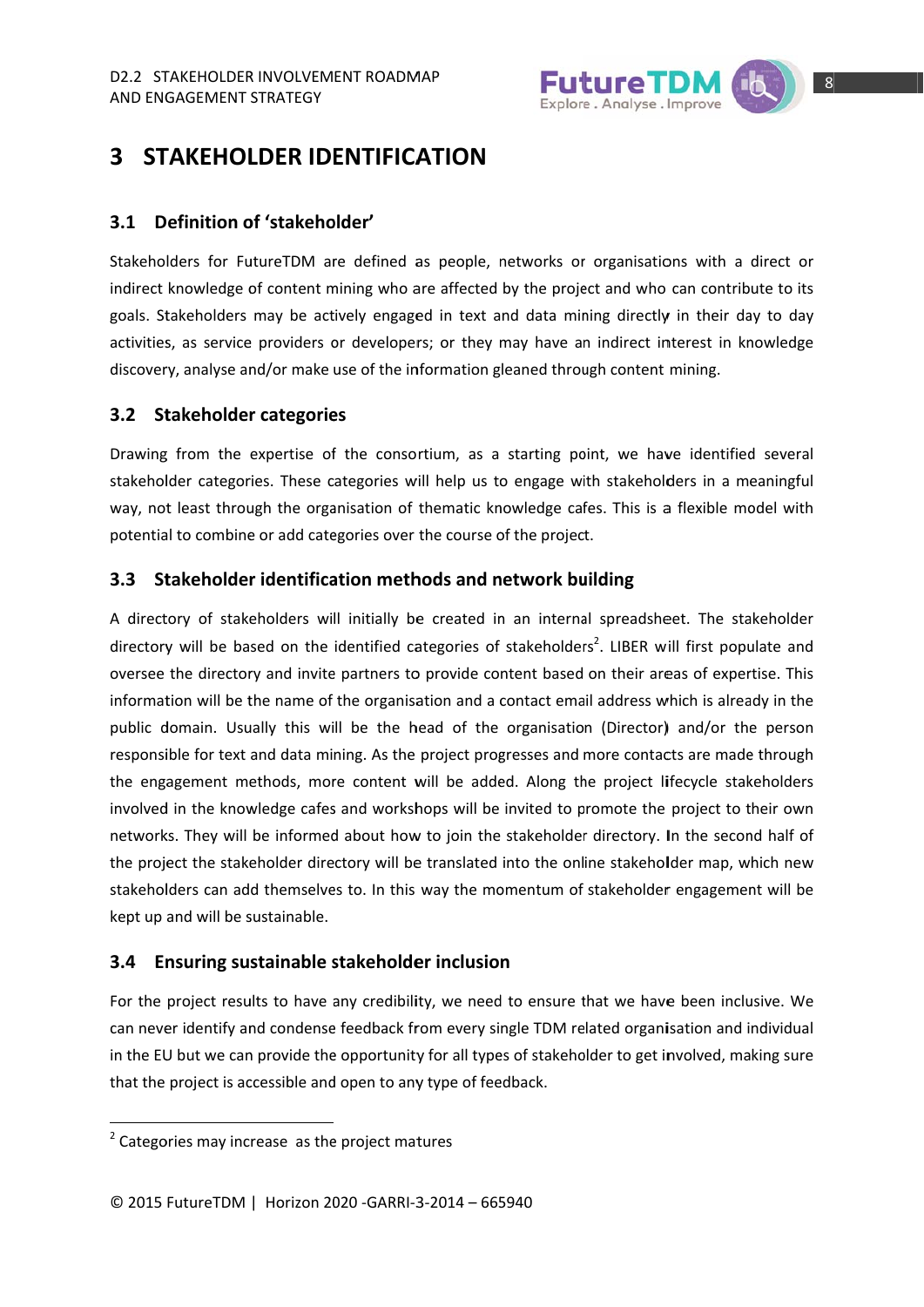

The FutureTDM consortium is a reflection of the variety of stakeholders associated with content mining. We will capitalise on this in using the consortium's extensive network (including OpenMinTed) reaching out to the stakeholder communities and providing them with the tools to extend further to their own communities. This ripple effect will facilitate a long lasting and broad base of awareness and involvement.

#### 3.5 Types of stakeholder

The project has identified several types of stakeholder that differ in their relation to text and data mining, examples are below:

| <b>Stakeholder type</b> | <b>Examples</b>                                                                                                                                                                           | <b>Relation to TDM</b>                                                                                     |  |  |
|-------------------------|-------------------------------------------------------------------------------------------------------------------------------------------------------------------------------------------|------------------------------------------------------------------------------------------------------------|--|--|
| Research community      | Researchers and their<br>associated organisations<br>Research councils/Research<br>institutes professional<br>associations, universities,<br>scientific organisations, data<br>scientists | Supply content<br>providers with text<br>and data, further<br>knowledge<br>discovery using<br>mined data   |  |  |
| TDM content providers   | Publishers, national and<br>university library<br>organisations<br>Repositories, open access<br>facilitators, databases, open<br>access publishers                                        | Holders of content<br>that can be mined.<br>May also offer a<br>service                                    |  |  |
| <b>Consumers of TDM</b> | Government, public sector or<br>industry bodies in for<br>example, energy, financial,<br>health care, information<br>technology,<br>telecommunication, retail<br>sectors                  | Sectors that look to<br>benefit from<br>knowledge<br>discovery, may form<br>public private<br>partnerships |  |  |
| <b>Funders</b>          | Public and private funders of<br><b>TDM</b> initiatives                                                                                                                                   | Economic drivers<br>for TDM<br>development                                                                 |  |  |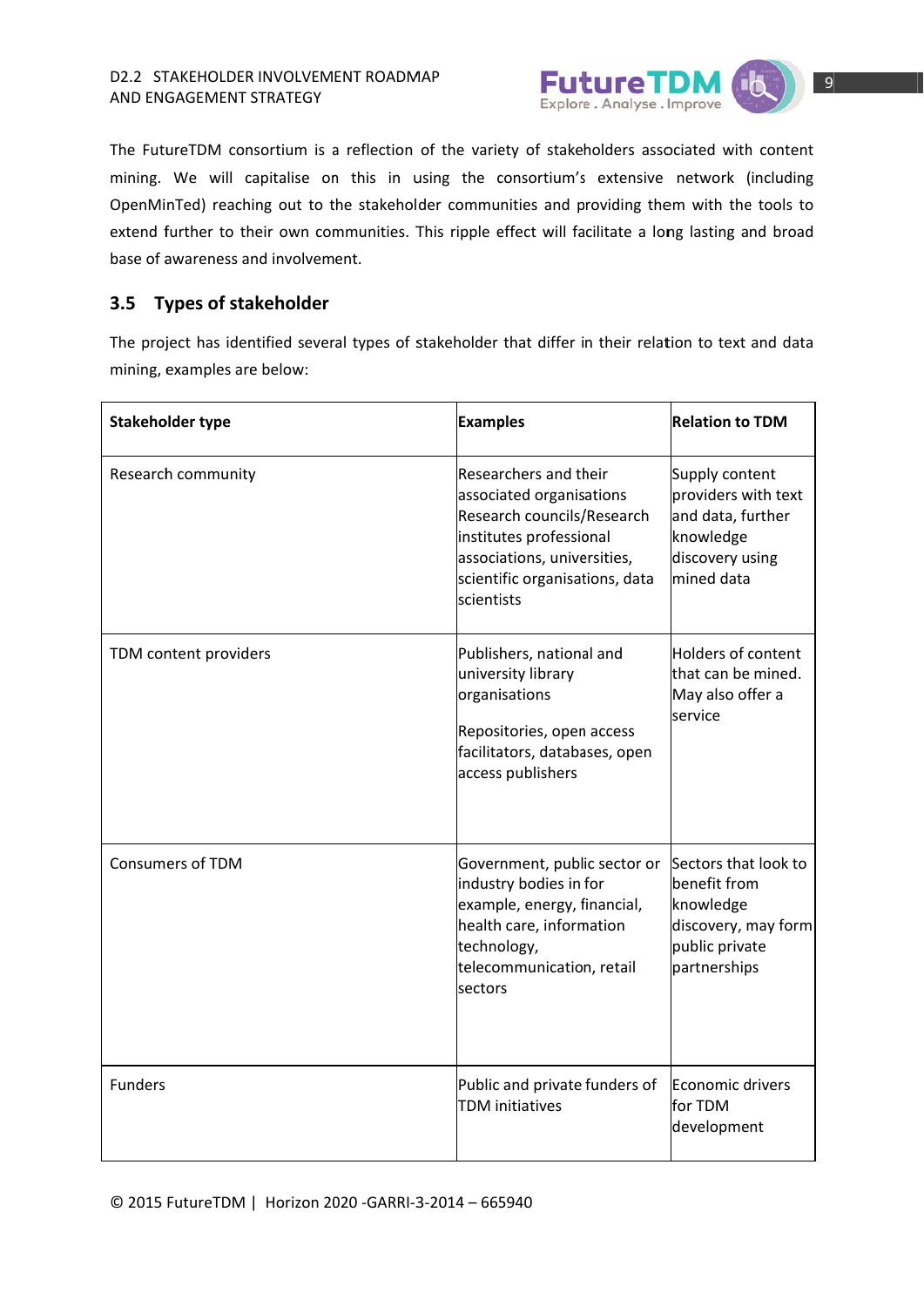

| Policy shapers                       | EU institutions and national<br>governments, inter-<br>governmental organisations,<br>public sector bodies,<br>advocacy groups and legal<br>experts                                                                                       | Involved in the<br>development of<br><b>TDM</b> legislation<br>Influencing TDM<br>policy              |
|--------------------------------------|-------------------------------------------------------------------------------------------------------------------------------------------------------------------------------------------------------------------------------------------|-------------------------------------------------------------------------------------------------------|
| Service providers                    | SMEs, industry, not for profit<br>and/or publically funded:<br>technology experts, data<br>centres, service providers i.e.<br>telecommunications, software interoperability<br>applications, storage<br>providers for data,<br>developers | Working with<br>computer software.<br>Improving the<br>service<br>using TDM, enhance<br>TDM usability |
| Information aggregators and analysts | Big data analytics providers,<br>data services, journalists,<br>news services, search services                                                                                                                                            | Identifying trends<br>and patterns arising<br>from TDM as their<br>main function                      |
| Citizens                             | Citizen scientists                                                                                                                                                                                                                        | lIndividuals with an<br>interest in TDM,<br>both users and<br>providers of content                    |

#### 3.6 Stakeholders needs

We have purposefully avoided attributing 'stakeholder needs' to each stakeholder type as the purpose of engagement is to determine their experiences with TDM without any pre-formed notions. This highlights the importance of engagement methodology in the process of getting accurate feedback.

- 1. Making sure that stakeholders are informed, that there are experts who can answer their questions and that they feel comfortable in providing their opinions.
- 2. Where engagement is made it is important that we make the most of the opportunity, provide food for thought and pose interesting questions.
- 3. Providing a forum where stakeholders know that their input is valued.
- 4. Effectively recording feedback.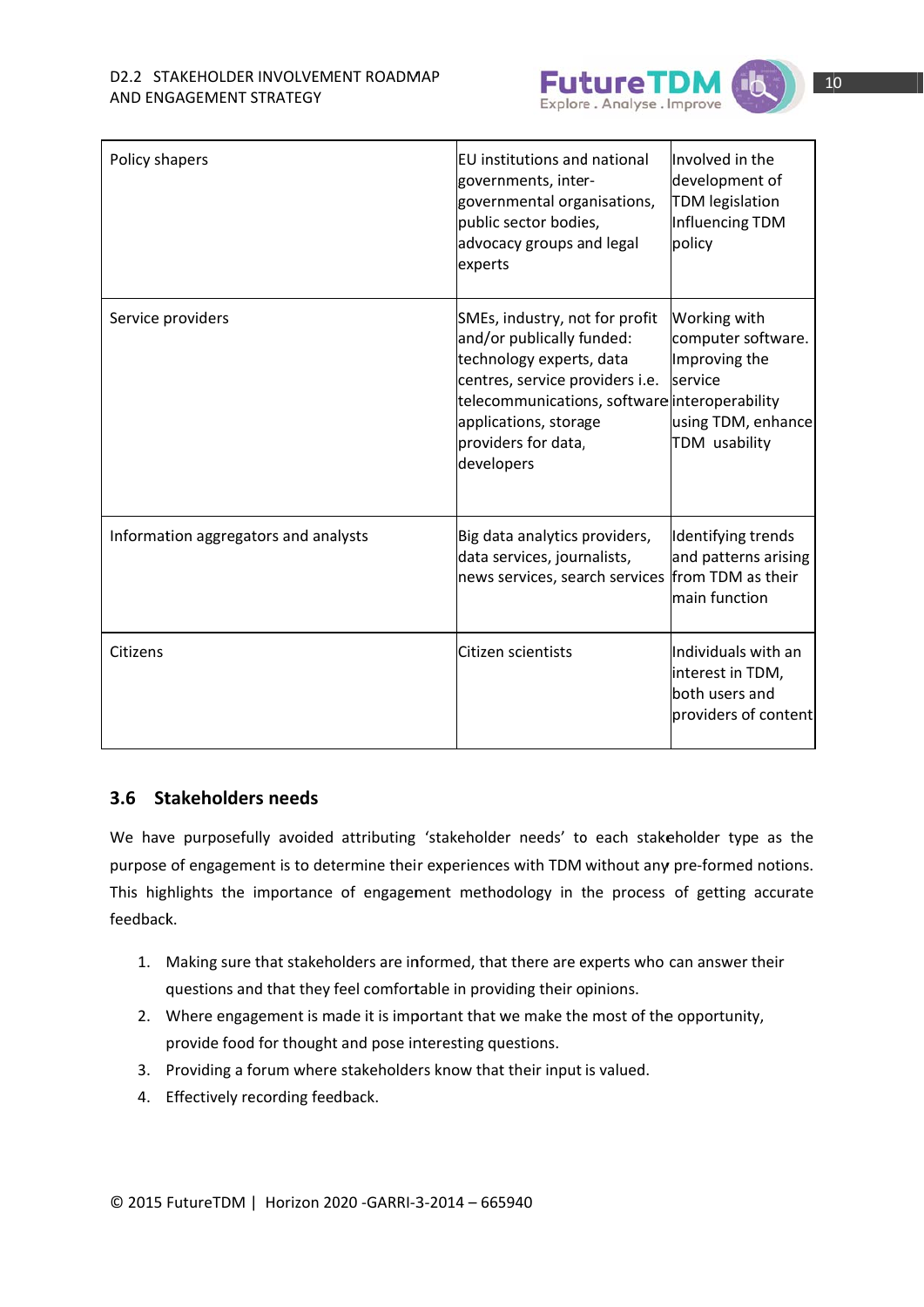

This is important not only for stakeholder engagement but for the benefit of the consortium and other work package deliverables.

#### 3.7 Inclusivity

There are clearly a large number of TDM stakeholder organisations and one of the challenges and indeed virtues of the project is to ensure the opportunity for all stakeholder types to engage with the project both online and face to face.

FutureTDM has therefore identified four stakeholder grouping themes to facilitate engagement. The next chapter looks in more detail at these groupings and how FutureTDM can best ensure involvement of stakeholders in a way that helps achieve the project objectives.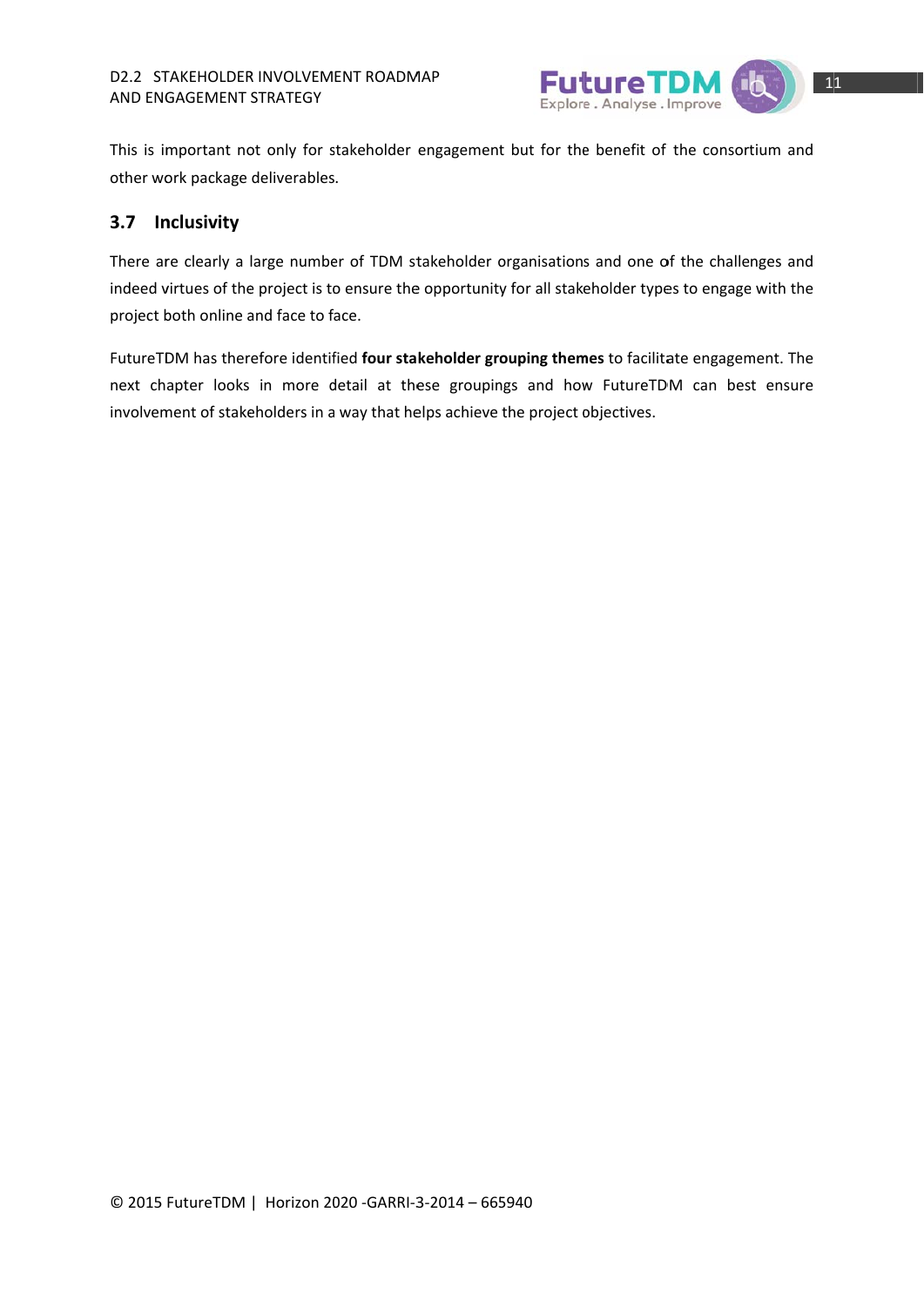

# **4 MAKING STAKEHOLDER ENGAGEMENT RELEVANT TO THE PROJECT**

In engaging with stakeholders the project will look to answer the question how can we improve uptake of TDM in the EU across all sectors?

To answer this, the FutureTDM project deliverables relate to analysis and solutions relevant to TDM landscape in the following four areas, all of which affect TDM uptake:

- 1. Legal clarity
- 2. Economy
- 3. Technical infrastructure
- 4. Research environment, practices and services

The visual below aligns the stakeholder categories to each of these areas. Based on this model, at least **four thematic knowledge cafes** will be organised to provide feedback opportunities for all of the identified stakeholder categories in a setting that relates most closely to them. Further information on the knowledge cafes can be found in chapter 6.

FutureTDM acknowledge that these four areas are highly interdependent on each other and many stakeholders could legitimately align to more than one of them. However it is likely that no matter what structure is applied to analysing the issue of TDM this would always be the case.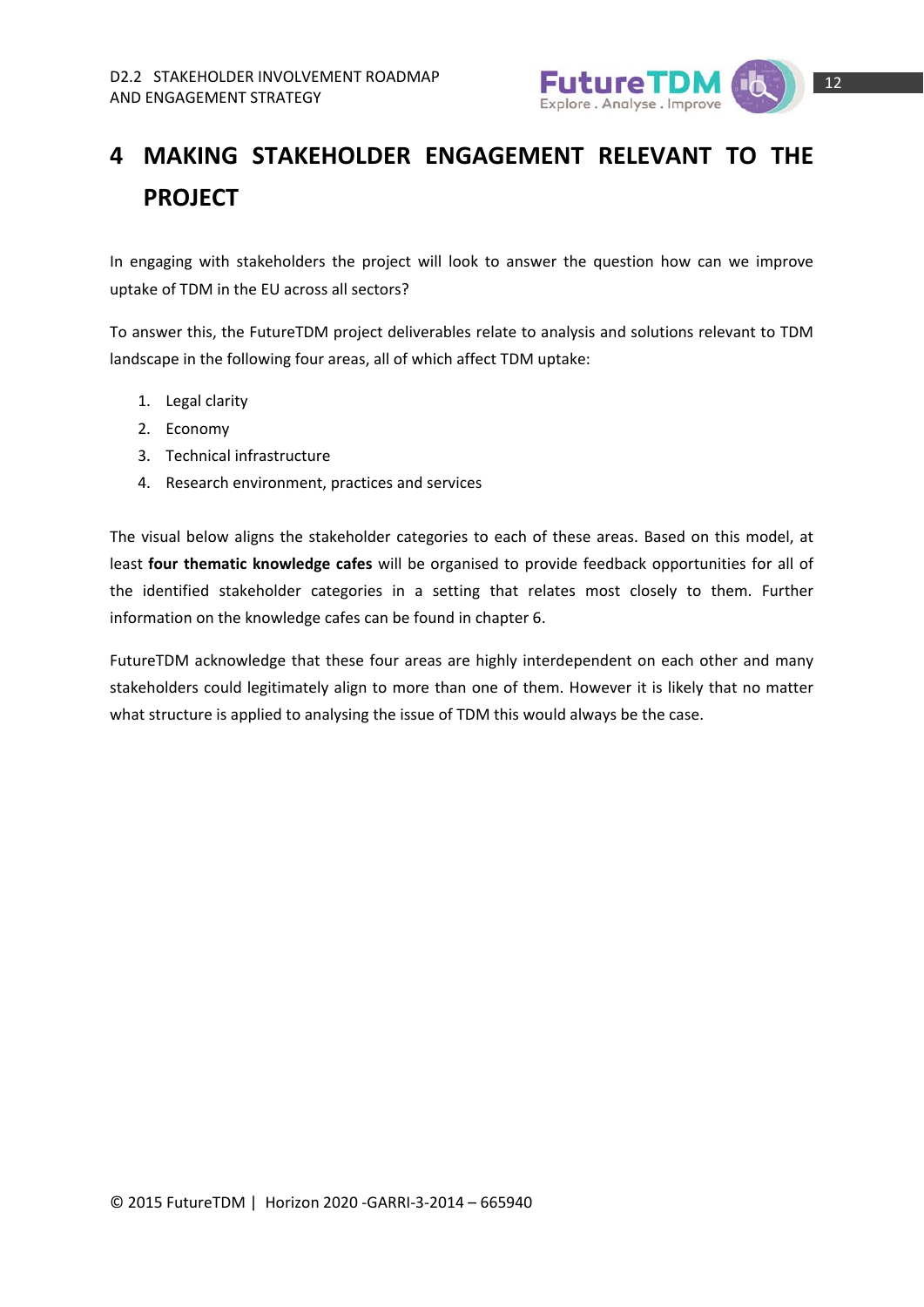

#### 4.1 Knowledge cafes - four themes

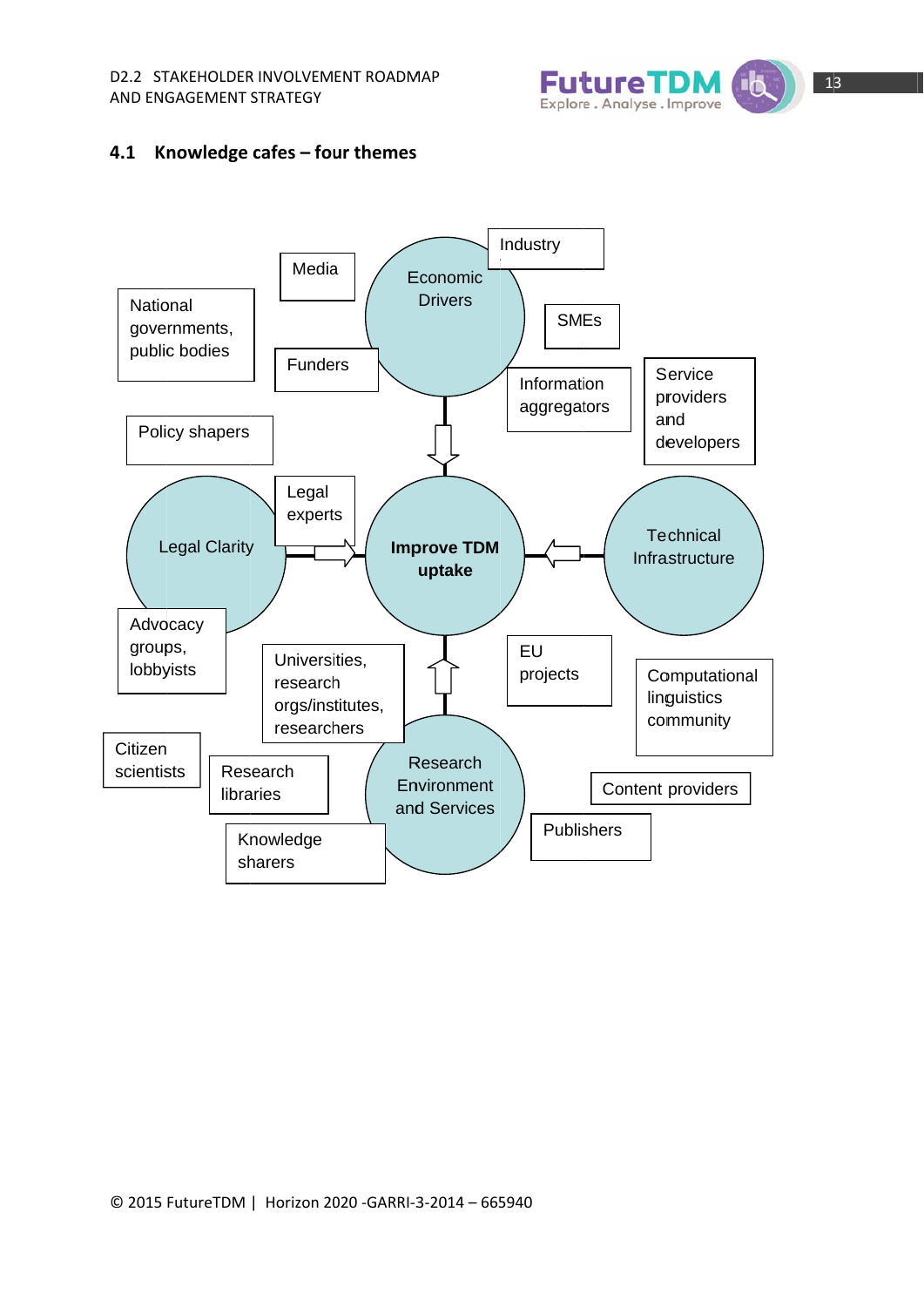

#### 4.2 A space to understand, communicate and collaborate

Our aim is to ensure that each stakeholder category has the opportunity to understand TDM, the goals of FutureTDM and the opportunity to provide feedback and collaborate with others. In the Communications and Exploitation plan, both virtual and physical engagement will be looked at in more detail. Meaningful engagement can be achieved via the following tools, developed over the course of the project based on our feedback from the engagement activities:

| <b>ENGAGEMENT</b>                                                           | <b>Virtual tools</b> | <b>Physical tools</b>                  |  |  |  |
|-----------------------------------------------------------------------------|----------------------|----------------------------------------|--|--|--|
| Stakeholders understand text and data<br>mining                             | FutureTDM video      | FutureTDM workshops                    |  |  |  |
|                                                                             | Social media         | <b>Expert Advisory Board</b>           |  |  |  |
|                                                                             | FutureTDM website    | FutureTDM<br>knowledge                 |  |  |  |
|                                                                             | Consortium websites  | cafes                                  |  |  |  |
|                                                                             |                      | Partners presenting<br>at<br>events    |  |  |  |
|                                                                             |                      | Other project events                   |  |  |  |
|                                                                             |                      | Fact sheets                            |  |  |  |
|                                                                             |                      | Journal and conference<br>publications |  |  |  |
| Stakeholders know about the goals and                                       | FutureTDM Video      | FutureTDM                              |  |  |  |
| achievements of the FutureTDM project                                       | Social media         | workshops/symposium                    |  |  |  |
|                                                                             | Powerpoint slides    | FutureTDM<br>knowledge<br>cafes        |  |  |  |
|                                                                             | FutureTDM website    | Presenting FutureTDM at                |  |  |  |
|                                                                             | Consortium websites  | events                                 |  |  |  |
|                                                                             | FutureTDM newsletter | Surveys                                |  |  |  |
|                                                                             | Press releases       | Fact sheets                            |  |  |  |
|                                                                             | <b>Email lists</b>   |                                        |  |  |  |
|                                                                             | Project reports      |                                        |  |  |  |
| Stakeholders have the opportunity to<br>feedback their experiences and feel | Short videos         | FutureTDM<br>workshops/symposium       |  |  |  |
| comfortable doing so                                                        | Social media         |                                        |  |  |  |
|                                                                             | FutureTDM website    | FutureTDM<br>knowledge<br>cafes        |  |  |  |
|                                                                             | Consortium websites  | Surveys                                |  |  |  |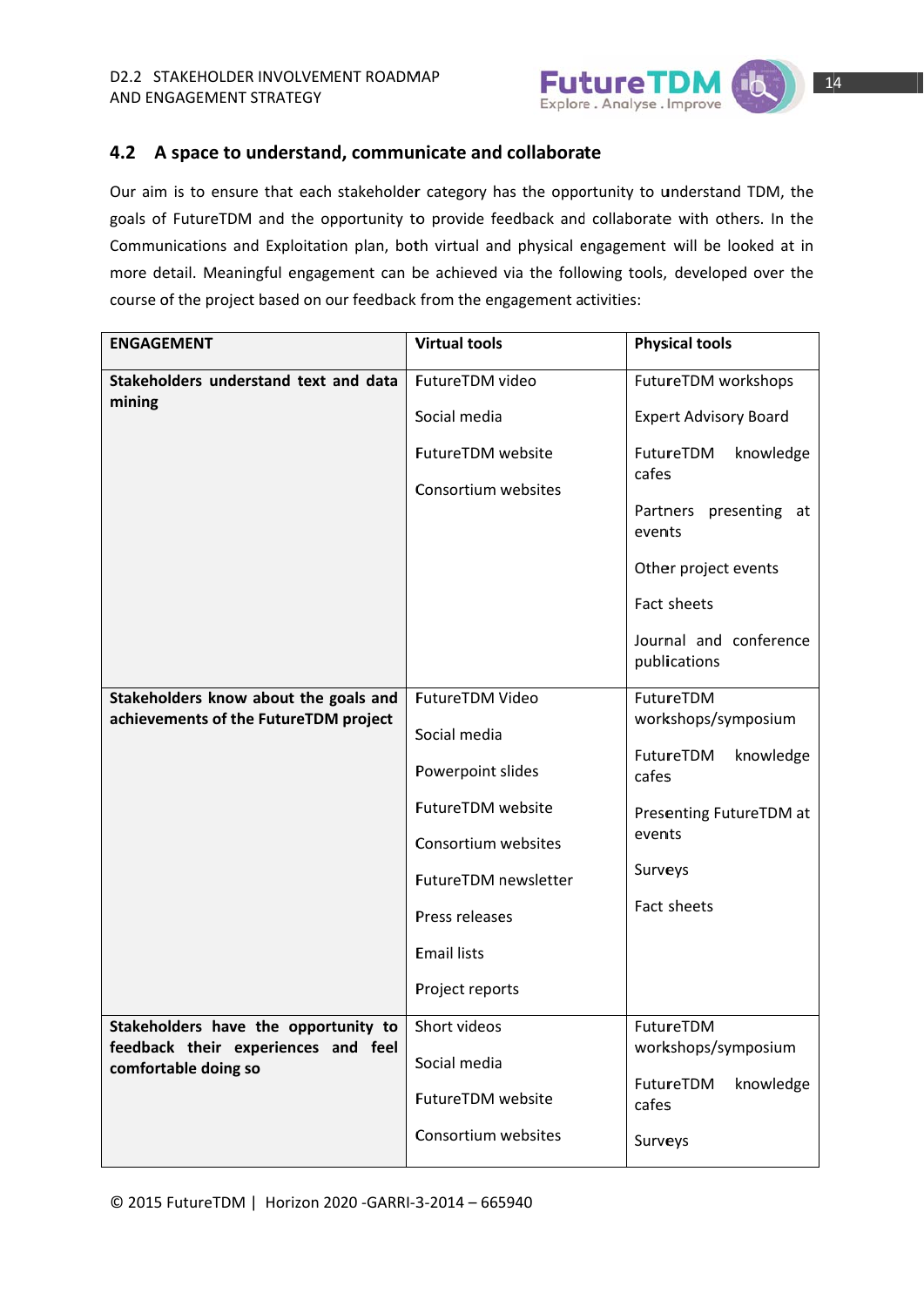

|                                                                     | Data hub                             | Networking events                    |
|---------------------------------------------------------------------|--------------------------------------|--------------------------------------|
|                                                                     | Blog space/feedback forum            | Joint project events                 |
| Stakeholders have the opportunity to<br>collaborate with each other | Data hub                             | FutureTDM                            |
|                                                                     | Social media                         | workshops/symposium                  |
|                                                                     | <b>FutureTDM</b> website             | knowledge<br>FutureTDM<br>cafes      |
|                                                                     | Consortium websites                  | Networking events                    |
|                                                                     | Contacting<br>consortium<br>partners | Contacting<br>consortium<br>partners |
|                                                                     |                                      | Joint project events                 |
| Synergies with other related projects,                              | Linked<br>website<br>with            | Joint events                         |
| particularly OpenMinTed                                             | OpenMinTed, re tweets                | Joint workshops                      |
|                                                                     | News/Blogs<br>project<br>on.         | Presentations at each-               |
|                                                                     | websites                             | others events                        |
|                                                                     | <b>Newsletter mentions</b>           |                                      |

#### 4.3 Feeling comfortable to feedback

TDM is an area with many legal and technical implications, stakeholders will supply better quality feedback where they know what is expected of them and they are adequately informed about both TDM and the project. FutureTDM aims to create a space where stakeholders feel that their input is valued and any feedback is welcome.

#### 4.4 Feedback at any time

All stakeholders will be able to feedback at any point throughout the project. During the first months we aim at creating a moderated blog space on the project website, and thereafter at a similar pace on the online information hub. While there will be 30 targeted surveys, a survey may also be made available online for anyone to take part in. In this way, individuals interested in TDM who cannot attend an event, still have the chance to provide their opinion. These opportunities will be detailed further in the communications and exploitations plan.

#### 4.5 Partner empowerment

Partners will disseminate information throughout their networks and at events. Each partner will be provided with a dissemination pack, including traditional dissemination materials as well as information on how to access project templates for power points, blog formats etc. Dissemination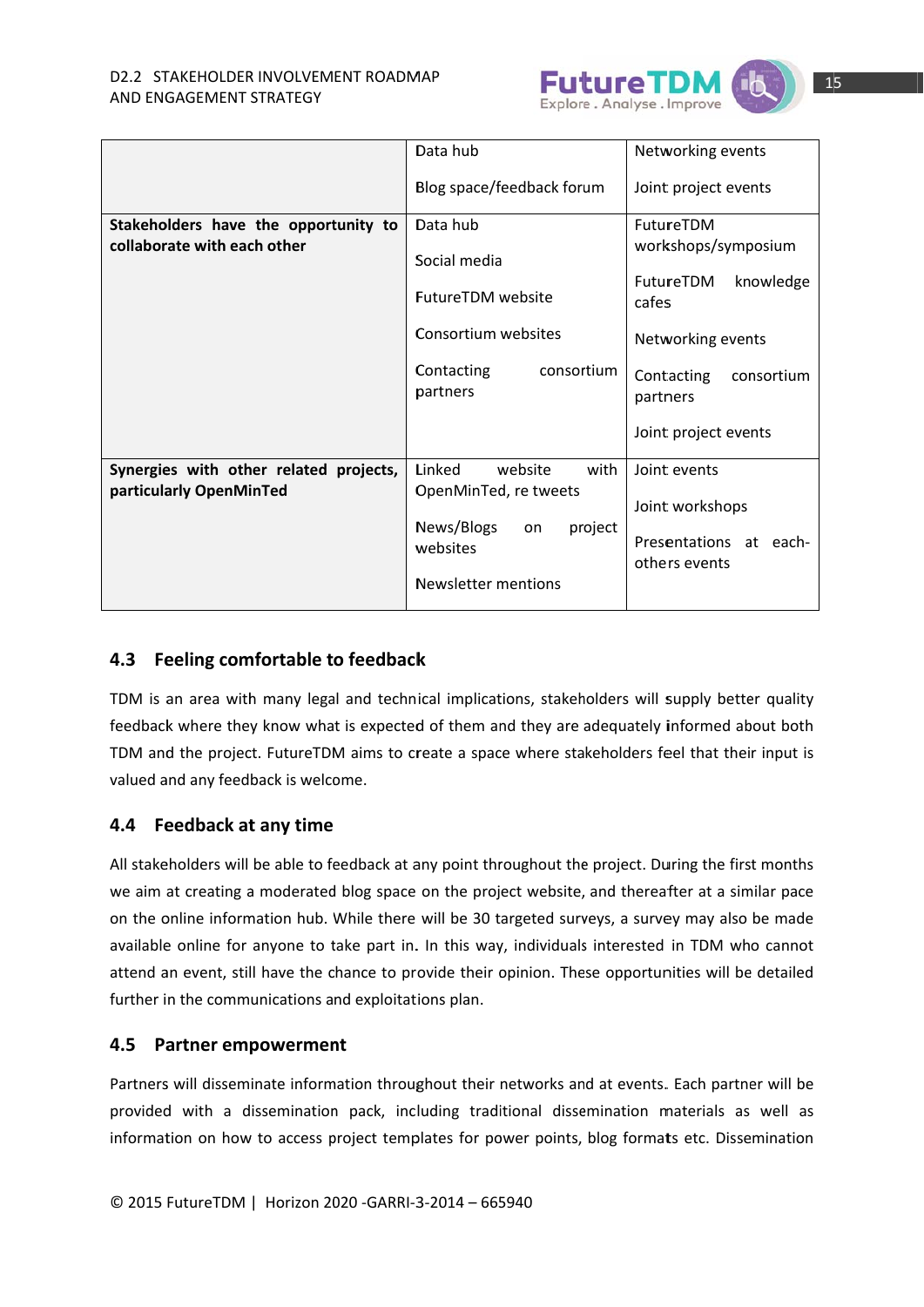

materials may also be made available in PDF so that they can be easily printed on site if needed at short notice. Information on the dissemination pack will be detailed in the communications plan.

Where partners attend meetings relating to TDM, they will be asked to provide the consortium with their feedback via the FutureTDM project mailing list (google groups). If the meeting is to promote FutureTDM, partners are asked to provide the coordinators with a short description beforehand that can be uploaded to the events section of the website.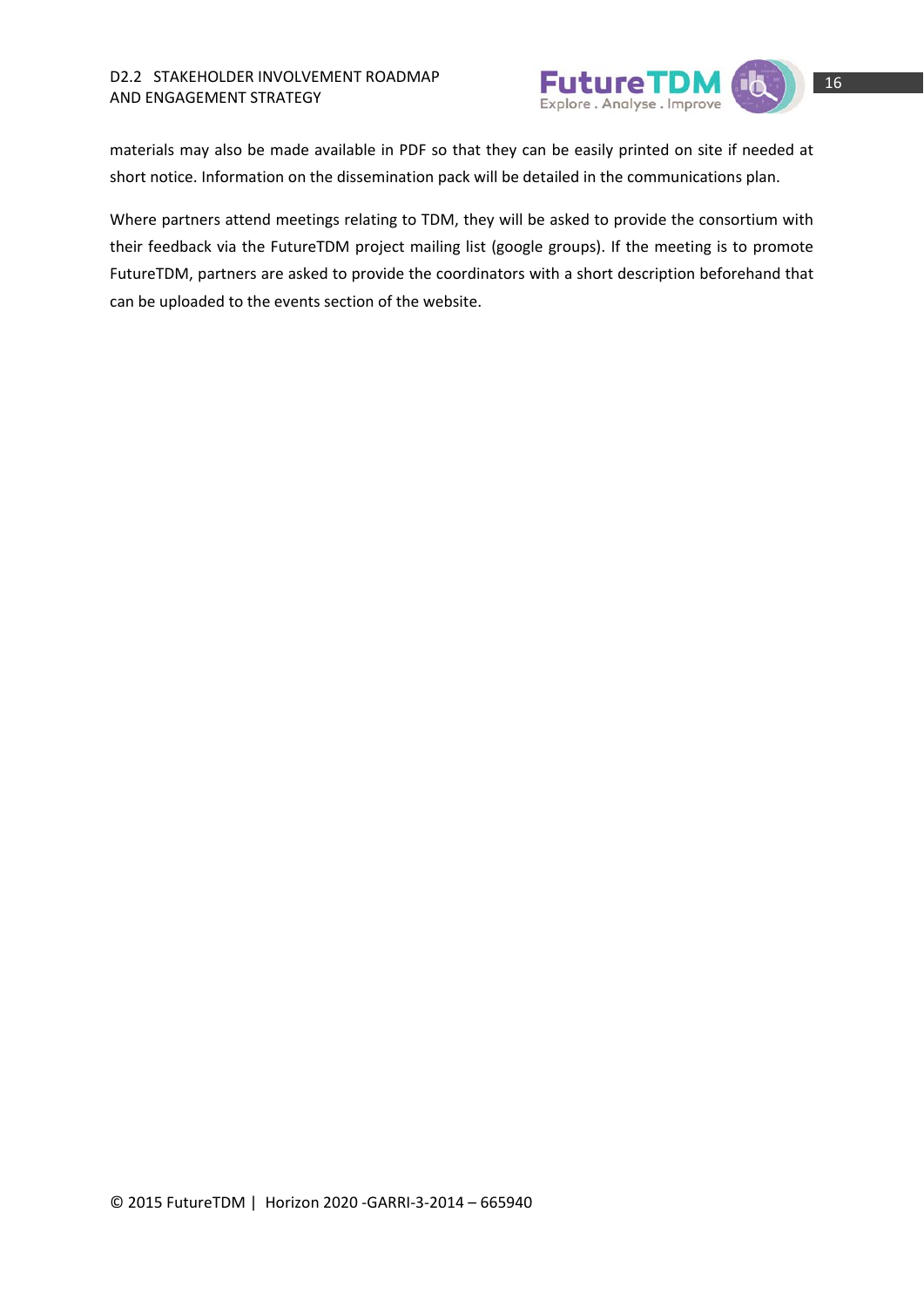

# **5 ENGAGEMENT EXPLAINED**

Engagement is a two way process, where by information is disseminated and stakeholders have a means to respond. The following table outlines the main areas for two way engagement with further explanation of each engagement activity below.

Dissemination activities will be looked at in more detail in the Communications and Exploitations Plan

| <b>Dissemination</b><br><b>Info</b><br>(mainly<br>one<br>way<br>engagement) examples: | Info and opportunity to feed back (two way<br>engagement) examples:     |  |  |  |  |  |  |
|---------------------------------------------------------------------------------------|-------------------------------------------------------------------------|--|--|--|--|--|--|
| Project publications                                                                  | Information hub -including stakeholder map                              |  |  |  |  |  |  |
| Articles and papers in journals, magazines,<br>newspapers                             | Thematic knowledge cafes                                                |  |  |  |  |  |  |
| Reports on our activities (e.g. report on<br>stakeholder mobilisation)                | Multi stakeholder workshops                                             |  |  |  |  |  |  |
| <b>FutureTDM leaflet</b>                                                              | Symposium                                                               |  |  |  |  |  |  |
| Partner/other project websites                                                        | Project website                                                         |  |  |  |  |  |  |
| <b>TDM</b> factsheet                                                                  | Website blog space                                                      |  |  |  |  |  |  |
| Information<br>about TDM<br>the<br>events<br>via<br>Calendar                          | Presentations at external events and conferences<br>with Q and A        |  |  |  |  |  |  |
| Presentations on slide share                                                          | <b>Surveys</b>                                                          |  |  |  |  |  |  |
| Press releases and interviews                                                         | Social media channels of the project and other<br>projects and partners |  |  |  |  |  |  |
| Website newsletter                                                                    | Interaction with project partners                                       |  |  |  |  |  |  |
| Posters, postcards                                                                    | Other project events                                                    |  |  |  |  |  |  |
| Project video(s)                                                                      | Short video interviews                                                  |  |  |  |  |  |  |

In addition, the following materials will be made available to the consortium, to support the communication of key messages to stakeholders:

- Power Point template
- Logos
- Blog guide

© 2015 FutureTDM | Horizon 2020 ‐GARRI‐3‐2014 – 665940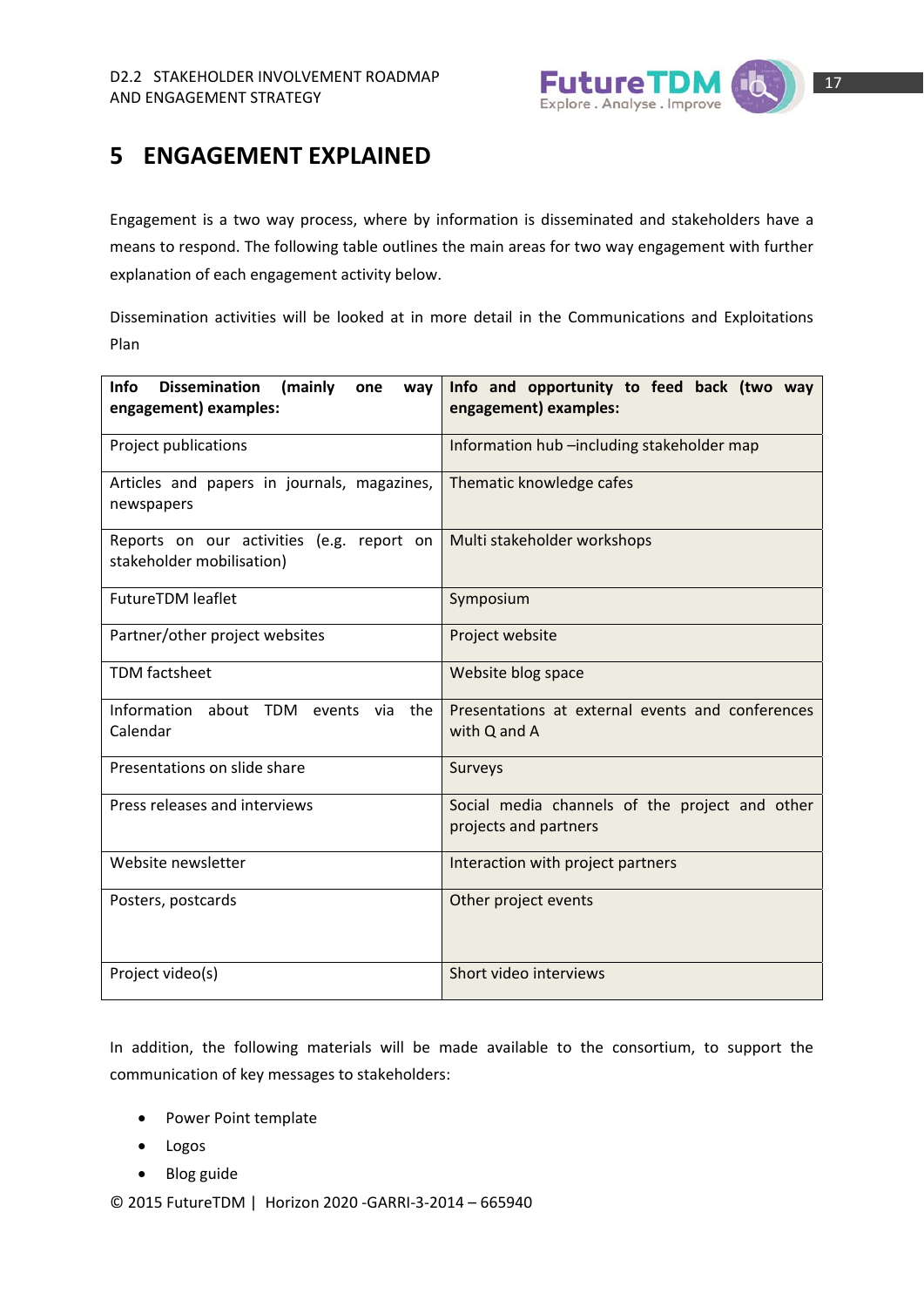

# **6** KNOWLEDGE CAFES, MULTI STAKEHOLDER WORKSHOPS, **AN ND SYM POSIUM M, EXPLA AINED**

This chapter looks in greater detail at the three types of engagement events to be organised as part of the FutureTDM Project:

- 1. Knowledge C Cafes
- 2. Multi Stakeholder Workshops
- 3. FutureTDM S Symposium

At every event stage we will draw from the expertise of the consortium partners and the Expert Advisory Board. Moreover, in all our engagement activities we will look to answer the following: Why is TDM uptake in the EU lower than in other countries and what can we do about it?

#### **6.1 Fu utureTDM knowledg ge cafe roa adshow**

In the first half of the project, particular emphasis will be placed on the knowledge cafes.

In this project, a knowledge cafe is defined as an informal opportunity for stakeholders to find out about TDM, the FutureTDM project and its goals and to provide the project with feedback. This is likely to be no longer than a half day event providing food for thought and encouraging interaction between attendees, FutureTDM partners will be in attendance to foster discussion and record findings. It is hoped that with opportunity to move about and meet others over a coffee, participants will feel at ease to provide feedback.

Knowledge cafes, under the responsibility of OK/CM, will be prepared in the first months of the project and will run between month 4 and month 11, with at least four knowledge cafe workshops designed to provide a forum for discussion and feedback. The knowledge cafes will not involve presentations, rather an opportunity for participants to talk to each other. Conversation will be facilitated by questions drawn up by the organisers and these will cover the four identified themes. FutureTDM Partners will be there to facilitate and summarise the conversation.

The knowledge cafe location will aim to maximise both geographical and stakeholder accessibility. They will be held in different countries ensuring that there is at least one knowledge cafe easily reachable for a particular community hub, e.g. at least one more easily accessible for the policy shaping, technical, economic drivers and the research community key representatives. Where possible, they will be attached to existing events so as to facilitate attendance (such as the LIBER 2016 conference).

The knowledge cafes will all follow the same format though may differ in conversation emphasis depending on the audience (technical, policy etc.). At each knowledge cafe, mini video interviews will

© 2015 FutureTDM | Horizon 20 020 ‐GARRI‐3 3‐2014 – 665 5940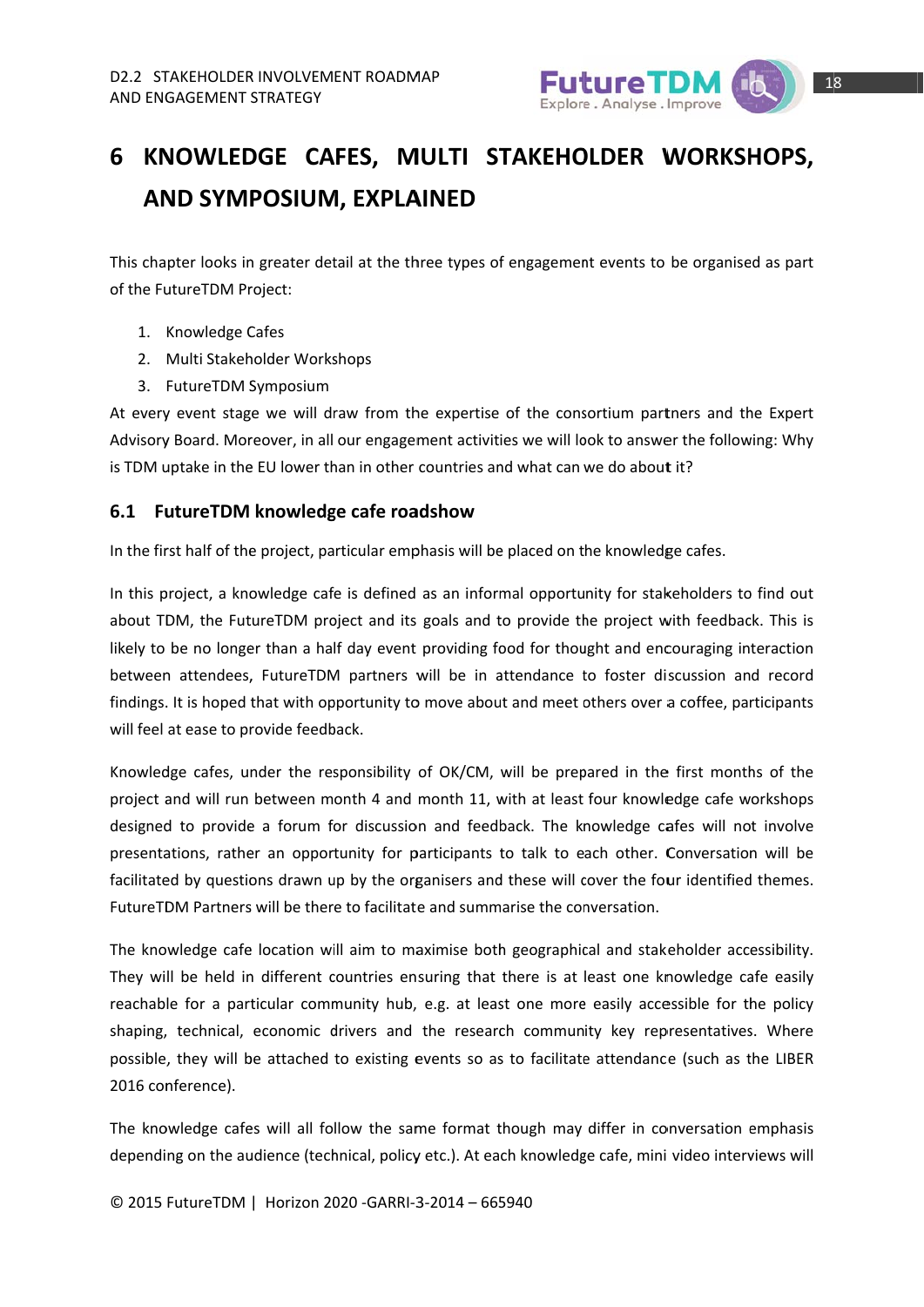

be offered where attendees can provide their feedback on camera. Because OpenMinTed are also running some thematic stakeholder workshops, both projects will collaborate to incorporate similar features in their event formats, share their findings and avoid duplication of work. More information on the knowledge cafe format and their planned dates will be held will be made available in the Communications and Exploitation Plan.

In accordance with the thematic groupings, a minimum of four knowledge cafes will be run between January-July 2016 but as the knowledge cafes will follow an established format, it is hoped that further knowledge cafes can be quickly arranged when opportunities for stakeholder engagement arise (for example at stakeholder and other project events).

The purpose of the knowledge cafes is to gather a first wave of feedback from stakeholders. They will be sensitively structured so that one group's opinions won't drown out another's. In some cases there may be discussions about where there are legal grey areas, we need to ensure that stakeholders still feel that they can share their concerns about how they can work in this environment, in order for the project to help bring about legal clarity. Knowledge cafes will be held under "Chatham House Rules." In writing up events, in videos or online, comments will not be attributed to a particular respondent unless we have acquired their permission.

Flow of feedback can be facilitated by provision of information in advance of knowledge cafes and workshops so that participants have enough time to digest the issues involved.

To provide food for thought the project plans to produce:

- At least one video made available on the FutureTDM website explaining the project/TDM
- A link to the video(s) and suggestions for further reading that will be sent to participants ahead of the knowledge cafes so that they are prepared with food for thought ahead of their knowledge c cafe

#### **Asking t he right que estions**

TDM is a complex subject matter with technical, economic and legal implications. Part of the challenge will be conveying the project in a manner that is relative and clear. In organising the knowledge cafes we will keep in mind the deliverables from the work packages 3, 4 and 5. Partners from these work packages will be asked to supply the knowledge cafe organisers with relevant questions and suggest speakers. Where relevant, we will also align questions with the OpenMinTed workshops.

#### **6.2 M Multi stake holder wo rkshops**

Multi stakeholder workshops in FutureTDM are defined as larger events where participants will be invited to reflect on the project's findings and to help identify specific challenges and requirements for the design and implementation of the FutureTDM framework. These will be more structured

© 2015 FutureTDM | Horizon 20 020 ‐GARRI‐3 3‐2014 – 665 5940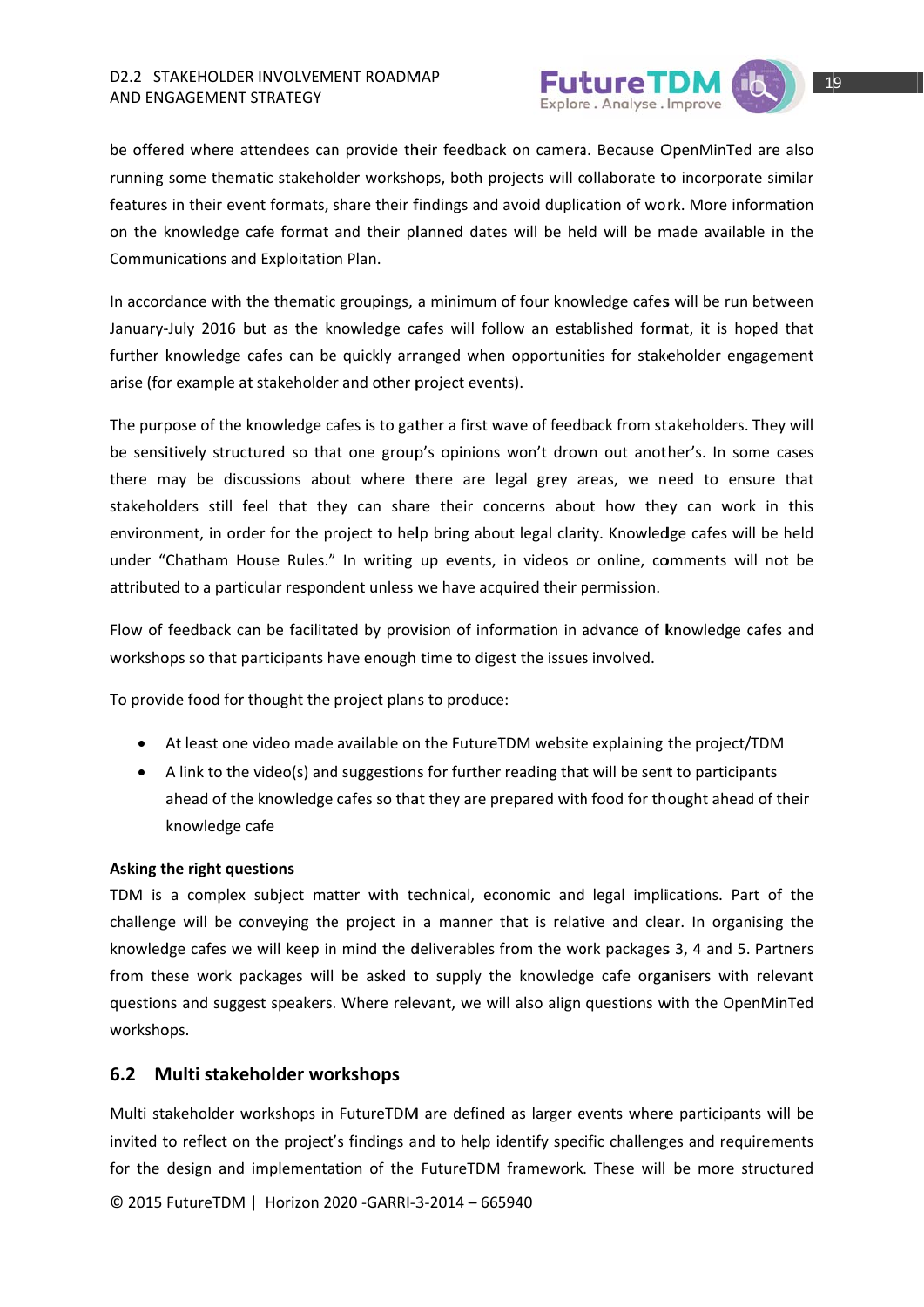

events than the knowledge cafes, with presentations, running for the whole day and will be aimed at all stakeholder groupings.

The first multi stakeholder workshop has been preliminarily scheduled for July 2016 and will be a forum for all of those involved to hear how their input has been collated and what will be done in the next phase of the project. This workshop will focus on barriers to TDM drawing primarily from knowledge cafes, TDM events, legal and economic analysis derived from WP2-4. The second workshop will take place in mid 2017 and will focus on solutions, drawing more from the individual surveys, best practices, collaboration opportunities and policy recommendations arising from WP 4 and WP 5 (see flow chart)

Both of the multi stakeholder workshops are planned to take place in Brussels, where representatives from the EU institutions and advocacy groups will be invited to hear about the project findings and its development. This will also provide a forum of engagement for the policy shaper stakeholder category.

#### 6.3 FutureTDM symposium

ARC will be responsible for the European FutureTDM Symposium as a main networking event inviting affected stakeholders and interest groups.

In this task a symposium will be organised to present the FutureTDM platform and stimulate interest in project findings and recommendations from a wide range of stakeholders identified throughout the project and particularly WP2-4. It will also feature trainer sessions for the workshops designed during task 7.4 to equip stakeholders to use these materials within their own communities. More informal sessions will generate ideas from the wider community for ensuring the long term usability and sustainability of the frameworks and knowledge generated by FutureTDM beyond the duration of the project. The Symposium will be scheduled alongside a larger event with an overlap in interested parties, for example a Research Data Alliance conference or CODATA meeting.

The symposium has been preliminarily set for May 2017 and may be part of a two day event, held alongside the second multi stakeholder workshop.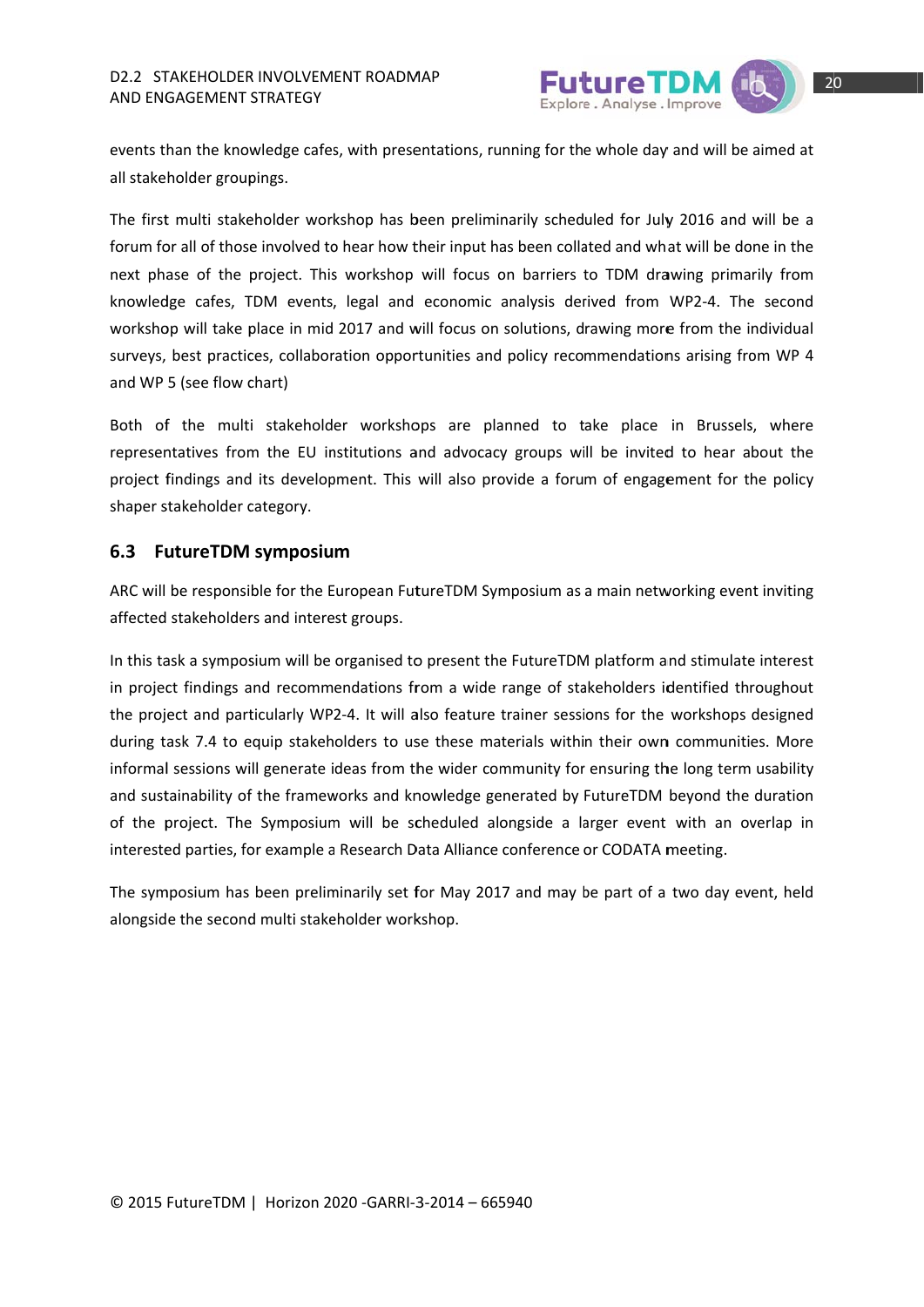

# 7 ENGAGEMENT FLOWCHART - HOW FUTURETDM EVENTS FEED INTO PROJECT DEVELOPMENT

- Knowledge cafes plus
- WP 7 Disseminate: Project Communication, publications, mobilisation, networking
- WP 3 Assessment of current studies, publications, legal regulations, policies and barriers, and
- WP 4 Analyse: Fields of application, projects, best practices and resources (year 1)  $\bullet$
- **Feed into**



#### Multi stakeholder workshop 1 - barriers and

WP 4 Analyse: Fields of application, projects, best practices and resources (year 2)

**Feed into** 



Multi stakeholder workshop  $2$  – solutions<sup>3</sup>

**Feed into** 



WP 5 Elaborate: Legal framework, policy priorities, roadmaps and practitioner guidelines

**Feed into** 

|  | ٧<br>٧<br>٠ |  |
|--|-------------|--|

- WP 6 Collaborative knowledge base, open information hub, awareness raising
- Symposium  $\bullet$

© 2015 FutureTDM | Horizon 2020 - GARRI-3-2014 - 665940

<sup>&</sup>lt;sup>3</sup> The workshop may be placed along-side the symposium if the decision is taken to hold the workshop and symposium together.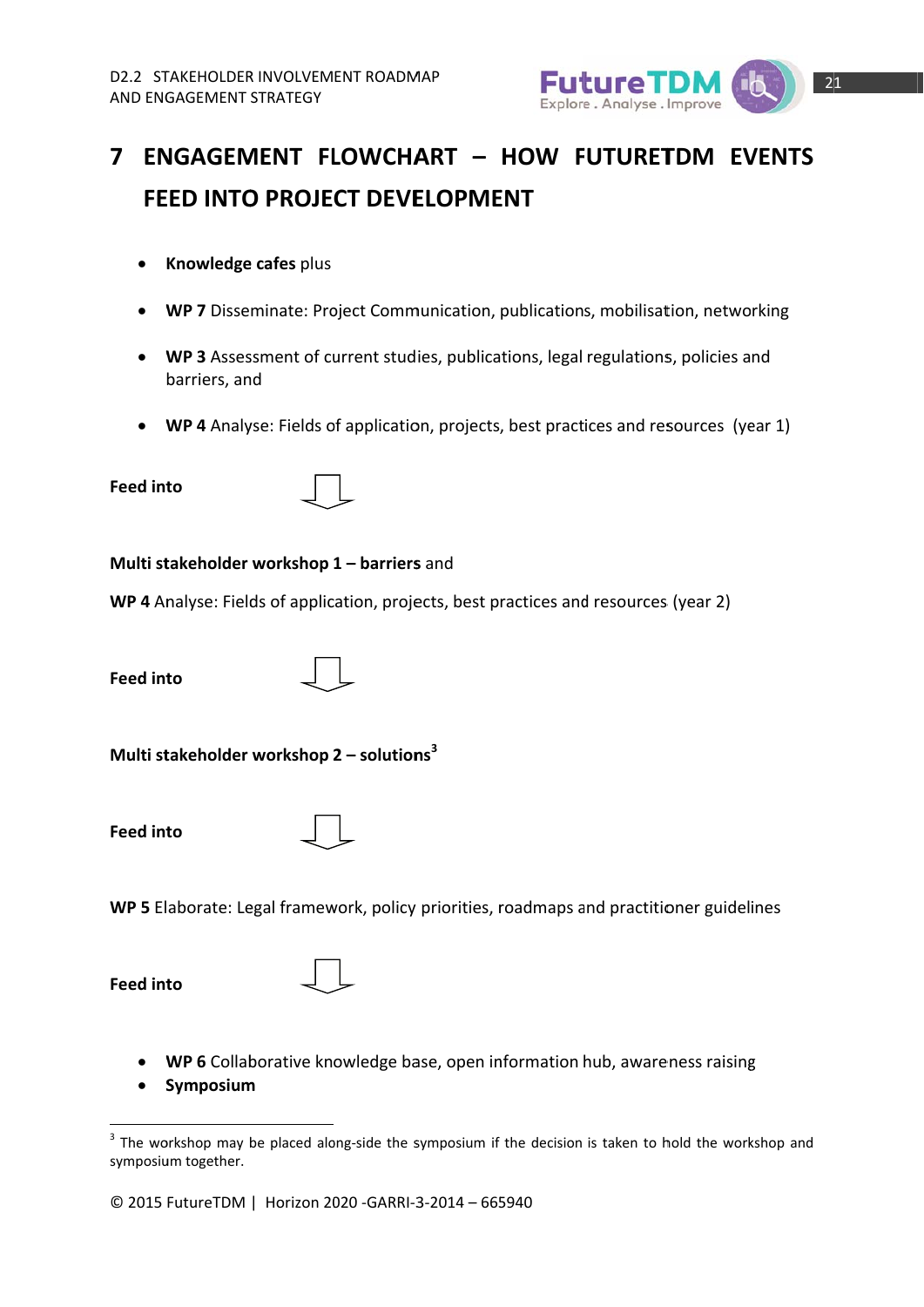

# **8 ONLINE ENGAGEMENT VIA THE COLLABORATIVE KNOWLEDGE BASE AND INFORMATION HUB**

SYNYO will be responsible for developing the project's main online arena for stakeholder engagement and information dissemination. It will be a stable and flexible FutureTDM platform that will contain an open information repository and collaboration space to empower practitioners with the resources to promote the uptake of TDM in Europe.

The Collaborative Knowledge Base and Open Information Hub will guide TDM stakeholders and users with the appropriate resources, including a moderated blog space where stakeholders can comment on recent TDM news supplied by our partners and guest bloggers. Research efforts from previous WPs will be made available via the FutureTDM platform.

It will promote stakeholder connection through expert navigator and directories. The FutureTDM platform will be a unique European resource to link experts and practitioners across multiple sectors to enhance TDM activities. Here we can publish best practice libraries, practitioner guidelines to increase knowledge transfer and promote the sustainable practice of TDM. Practitioner groups will be able to access all the necessary resources for TDM implementation via the platform.

The website will be made available at www.FutureTDM.eu and will be closely linked to OpenMinted with prominent attention both projects, their goals and blogs.

The platform will be completed in the second year of the project and will be periodically tested based on feedback from stakeholder engagement activities.

Further information about the website will be made available in the Communications and Exploitation plan.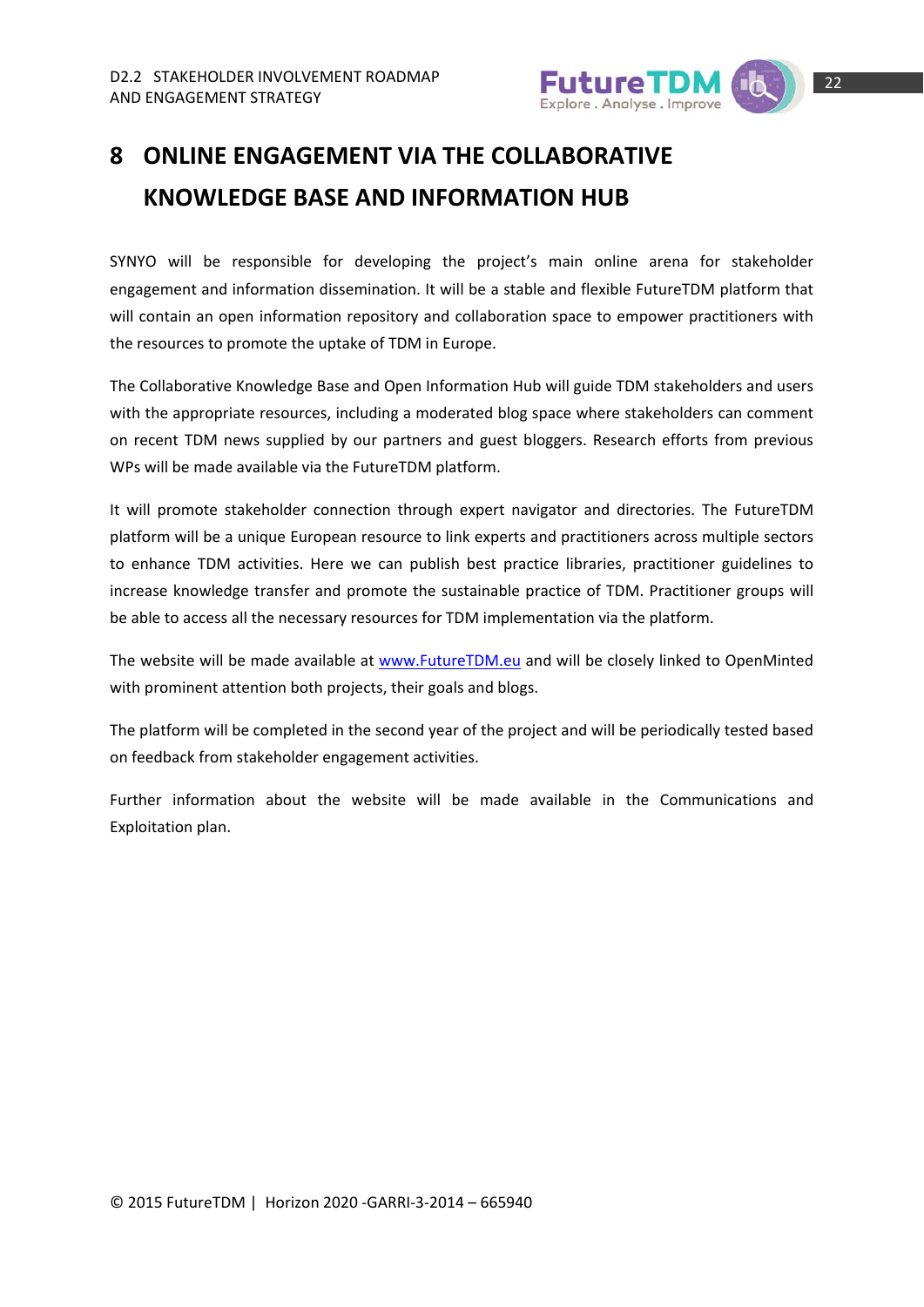

## **9 ENGAGING ONE TO ONE: SURVEYS AND MINI‐INTERVIEWS**

OK/CM will be responsible for gathering best practice methodologies and uptake barriers from established TDM practitioners as part of WP4 (analyse). In this task, 30 structured interviews will be conducted with various stakeholders, from these 10 case studies will be selected and form a compendium of best practice (D4.5). Two waves of surveys will run – one in each project year, to ensure that they remain current. They will be made available on the web platform.

Questions will be based on the input from all partners and with their work package goals in mind. They may be made available in the Communications and Exploitations Plan. Technical TDM questions addressed via surveys carried out by OpenMinTed will be absorbed via the shared web space.

In addition to the very structured surveys, all stakeholders will have an opportunity to provide feedback on the FutureTDM website via a blog space on the FutureTDM project website. This will be transferred to the main futurtetdm.eu web once it is live. OpenMinTed blogs will also be made available here. Contributions will be made by project partners, invited guest bloggers and interested stakeholders. They will be moderated by FutureTDM partners.

Finally stakeholders will have an opportunity to provide video feedback at the knowledge cafes and events. Short filmed interviews will form part of a FutureTDM video diary and interested organisation representatives will be invited to give brief sound bites on their perceived TDM barriers and solutions.

In this way, feedback will form part of the collaborative knowledge base and open information hub. It will also be fed into the stakeholder workshops and their associated reports.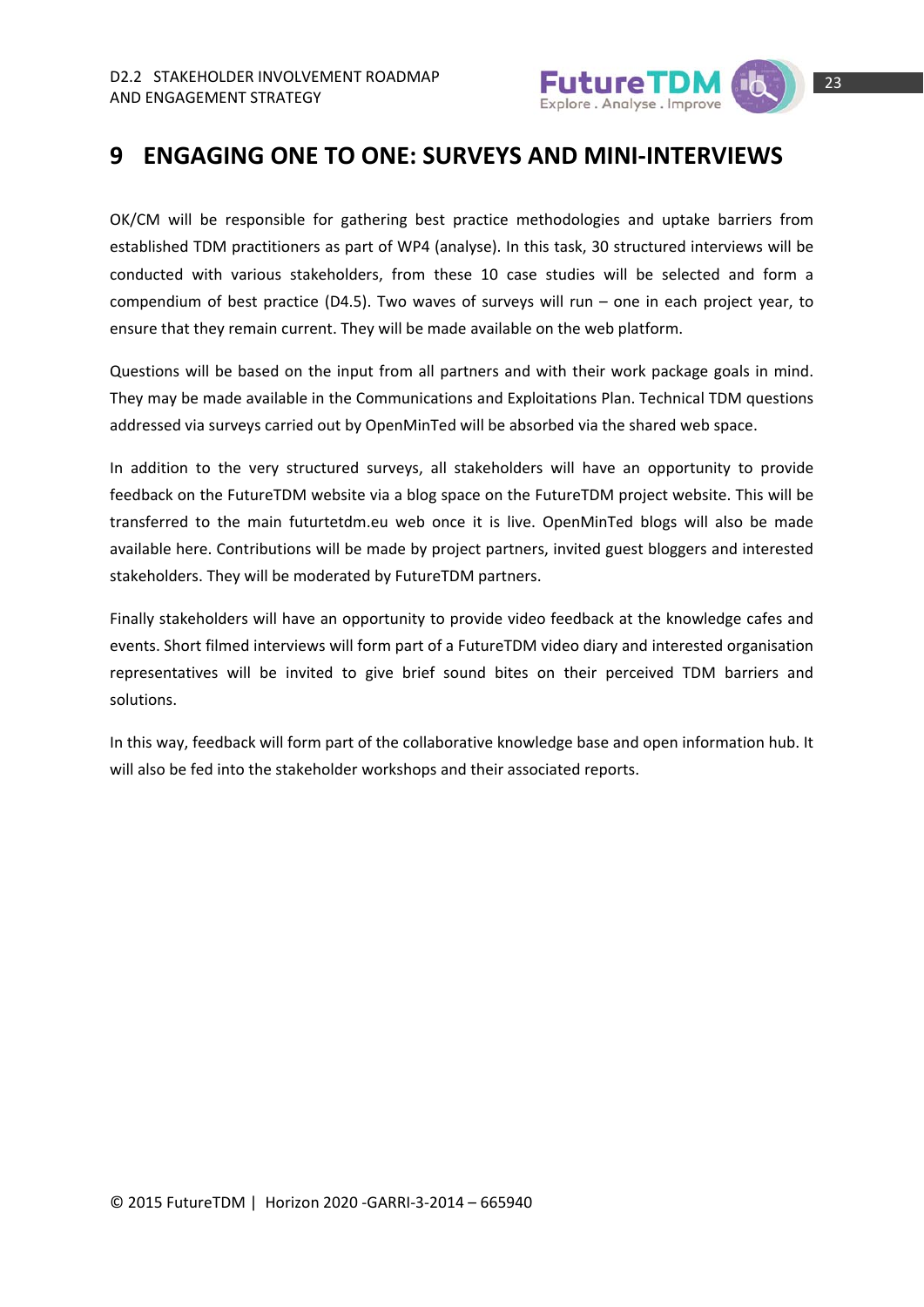

### **10 ENSURING SYNERGIES WITH OTHER PROJECTS**

The consortium partners are already directly working in a number of other related projects as outlined in the DoA and will be using their own networks to feed‐back on possible areas for collaboration. Additional projects in the field of TDM will be identified by FutureTDM partners and in particular as part of WP4 in analysis of the TDM landscape and in the creation of a projects directory in WP6. Using this knowledge we will devise a projects dissemination strategy to ensure visibility of FutureTDM. Dissemination targets in relation to other projects will be addressed in the FutureTDM Communications and Exploitation Plan.

Engaging with other projects will go further than one way dissemination of FutureTDM information. Where possible, FutureTDM will present at events run by other projects to allow an opportunity for question and answer sessions.

#### **FutureTDM and OpenMinTed**

It is vital that FutureTDM and OpenMinTed work in close collaboration with each other**.** Collaboration will take place in areas that enhance both project goals so not if one project's goal is to the detriment of the other's. Consortium partners UVA, ARC and LIBER are involved in both projects and will help to maintain flow of information.

In addition we will have:

- Two round table discussions scheduled with OpenMinTed either online or in person
- Collaboration on workshops and knowledge cafes structure
- Shared space on FutureTDM.eu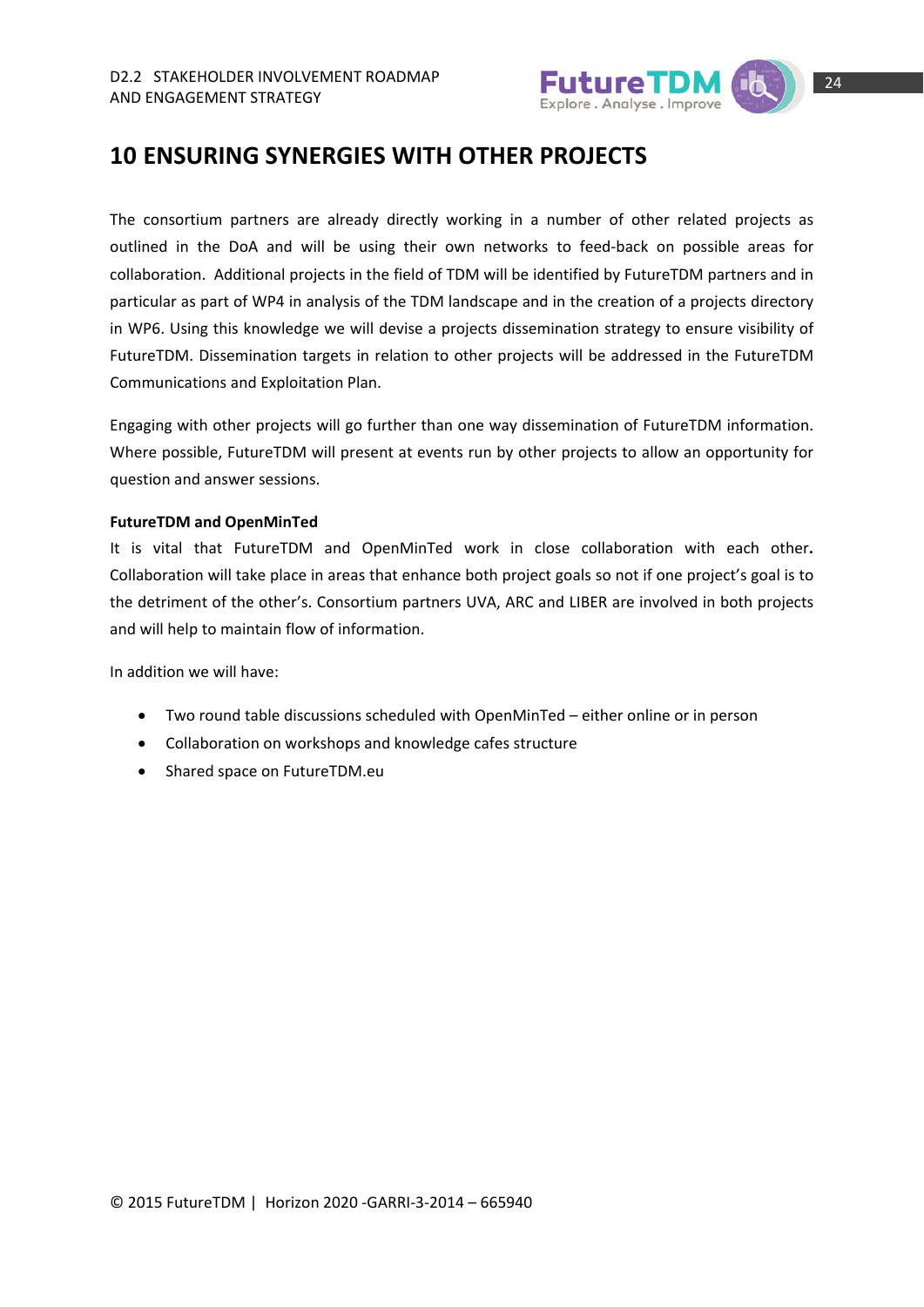

### **11 A ROADMAP FOR ENGAGEMENT**

The graphic below displays the planning framework for stakeholder engagement in the FutureTDM project. It provides a project overview and broad framework in which the project partners can organise engagement activities where they have responsibility. Further information will be made available in the Communications and Exploitation Plan.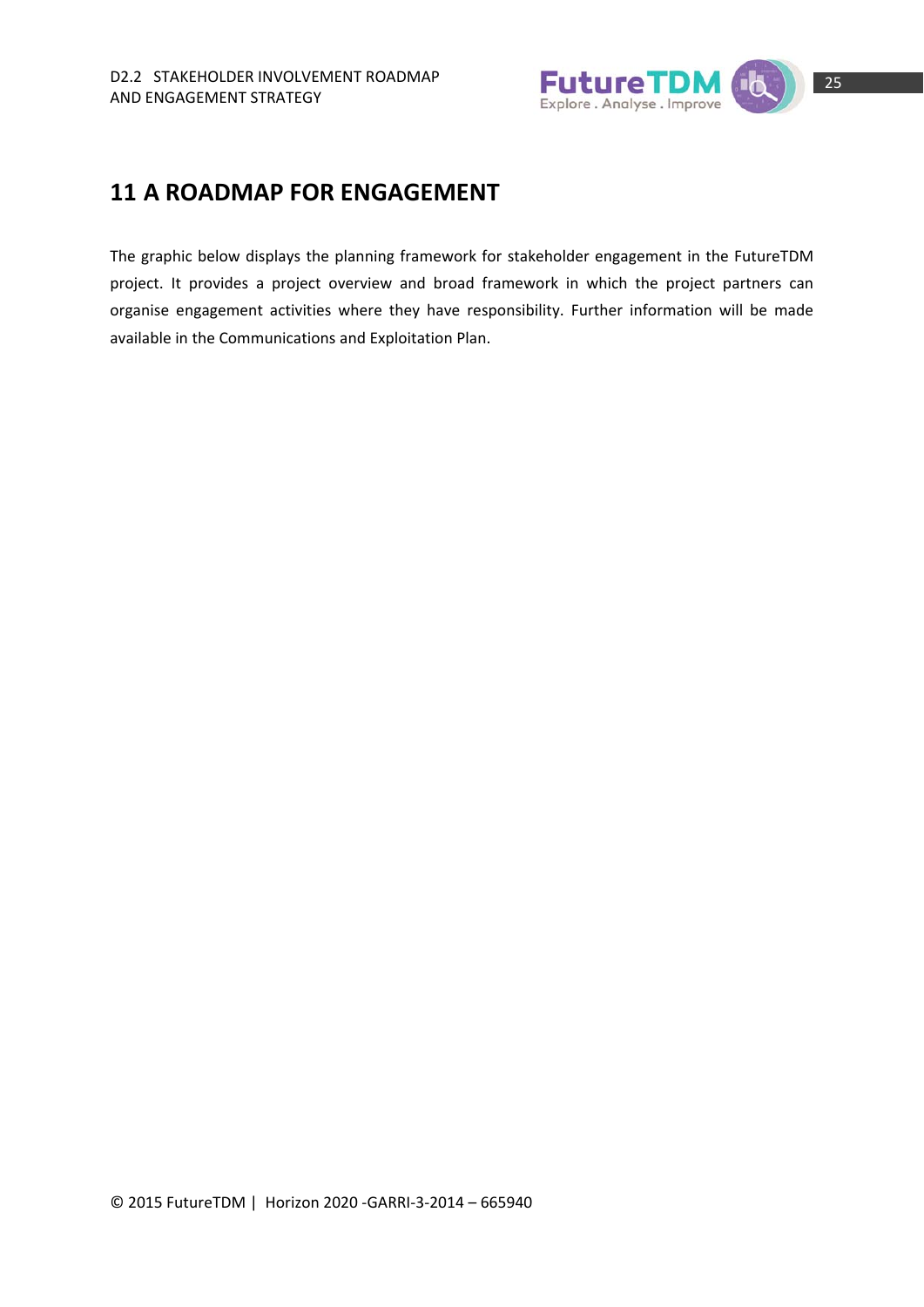D2.2 STAKEHOLDER INVOLVEMENT ROADMAP AND ENGAGEMENT STRATEGY



# 26

#### **FutureTDM Roadmap**



**Throughout Project:** FutureTDM and consortium websites, newsletters, mailing lists, social media, events, presentations, fact sheets, joint project work

| Sep             | Oct | Nov | Dec | Jan | Feb | Mar | Apr | May | Jun                            | Jul | Aug                            | Sep              | Oct | Nov | Dec | Jan | Feb | Mar | . Apr | May            | Jun | July            | Aug |
|-----------------|-----|-----|-----|-----|-----|-----|-----|-----|--------------------------------|-----|--------------------------------|------------------|-----|-----|-----|-----|-----|-----|-------|----------------|-----|-----------------|-----|
| PM <sub>1</sub> |     |     |     |     |     |     |     |     | $\overline{\phantom{a}}$<br>10 |     | $\overline{\phantom{a}}$<br>14 | $\sqrt{2}$<br>ں، |     | ں ر | 16  |     | 18  | 19  | 20    | 21<br><u>_</u> | 22  | $\Omega$<br>ں ے | 24  |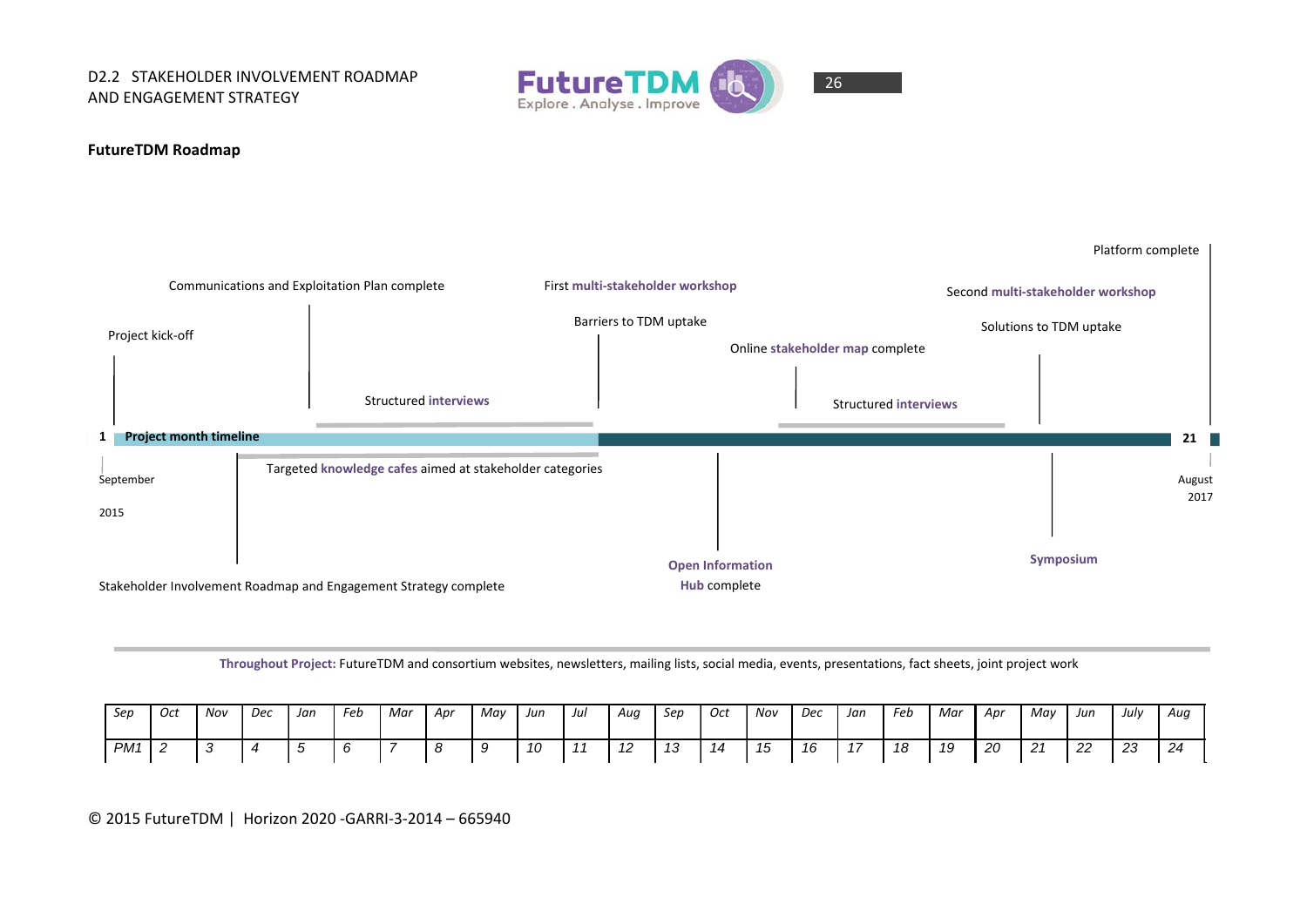

### **12 MONITORING AND RECORDING FEEDBACK**

Engagement is fruitless if the knowledge gleaned is not kept and passed on. Even in the early stages this knowledge will be useful both to the stakeholders and to partners in the consortium in developing their work package deliverables.

#### **How will knowledge be passed on?**

Partners will be encouraged to prioritise feeding back from events attended via group email. They will be invited to blog about their findings. Each event organised by FutureTDM will be attended by at least one partner taking notes or, where appropriate, other forms of feedback including straw‐ polls and visualisations. Other channels for information gathered will include project publications, surveys and videos. FutureTDM event organisers will look into sending post workshop surveys.

Finally there are a number of project deliverable reports which are intended to serve as formal channels of information recording. They include:

- A report on stakeholder mobilisation and perceptions D2.3
- Two reports on multi stakeholder workshops D2.4 and 2.5
- Compendium of best practices and methodologies D4.3

Eventually feedback will be presented as part of the Open Information Hub – a bank of information, intended to be populated for and by stakeholders not least practitioner groups and policy shapers in order to help facilitate uptake of TDM.